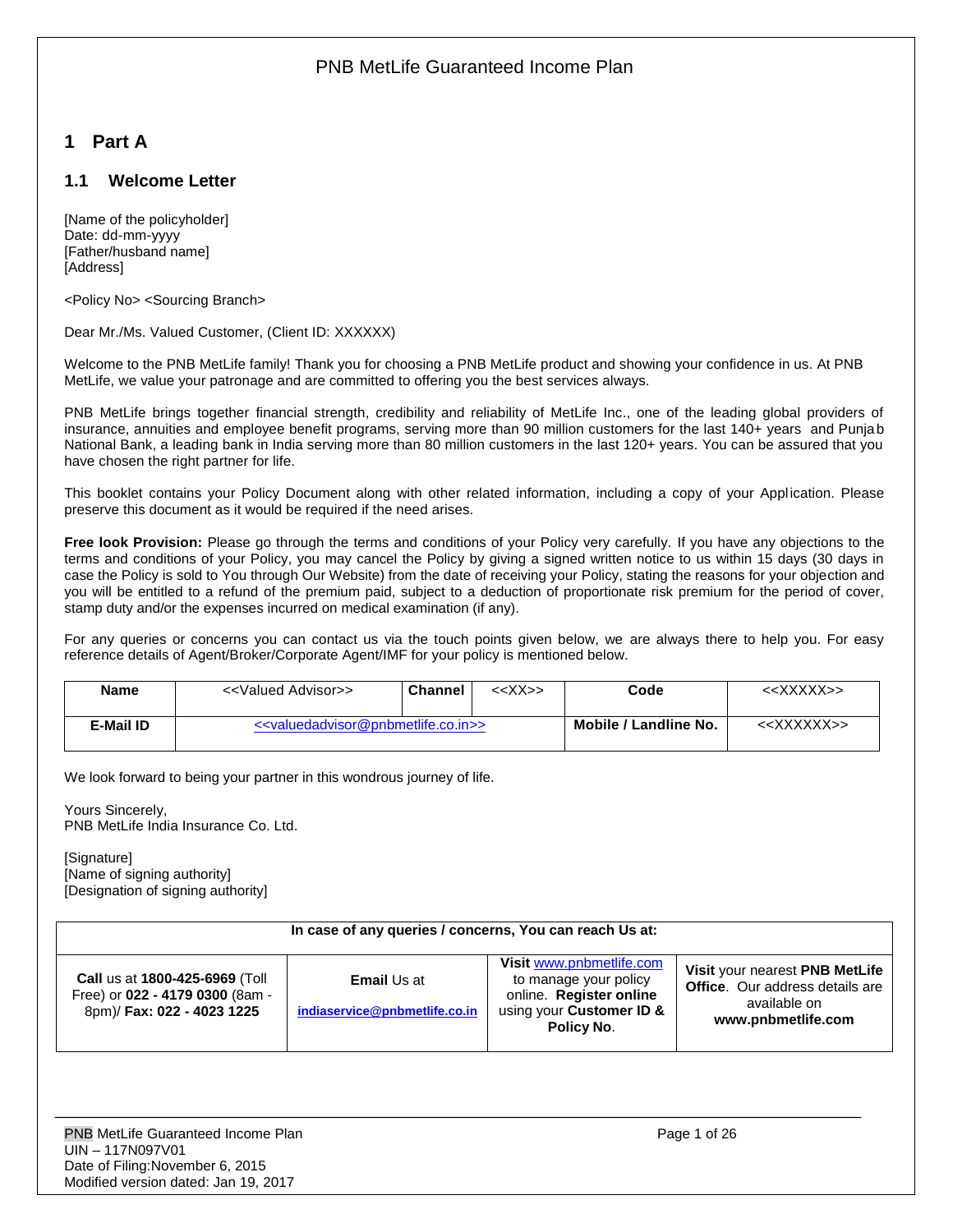## <span id="page-1-0"></span>**1.2 Policy Preamble**

#### **PNB MetLife Guaranteed Income Plan A Non- Linked, Non-Participating Endowment Life Insurance Plan**

This is a contract of insurance between you and PNB MetLife India Insurance Company Limited. This contract of insurance has been enacted on receipt of the premium deposit and is based on the details in the Application received together with the other information, documentation and declarations received from you for effecting a life insurance contract on the life of the person named in the Policy Schedule below.

We agree to pay the benefits under this Policy on the occurrence of the insured event described in Part C of this Policy, subject to the terms and conditions of the Policy.

#### **On examination of the Policy, if you notice any mistake or error, please return the Policy document to us in order that We may rectify it.**

Signed by and on behalf of PNB MetLife India Insurance Company Limited

[Signature] [Name of signing authority] [Designation of signing authority]

## <span id="page-1-1"></span>**1.3 Policy Schedule**

| Name of the Plan   | <b>PNB MetLife Guaranteed Income Plan</b>                   |
|--------------------|-------------------------------------------------------------|
| Nature of the Plan | Non-linked, Non-participating Endowment life insurance plan |
| UIN                | 117N097V02                                                  |

| Application<br><b>Policy</b><br>number<br>number | Date of<br><b>Issue</b> | <b>Issuing</b><br>office |  |
|--------------------------------------------------|-------------------------|--------------------------|--|
|--------------------------------------------------|-------------------------|--------------------------|--|

### **1. Details of the Policyholder and Life Assured**

| Name of Policyholder                | Gender         | Date of Birth |  |  |
|-------------------------------------|----------------|---------------|--|--|
| Name of Life Assured                | Gender         | Date of Birth |  |  |
| Address of Policyholder             |                |               |  |  |
| <b>Telephone Number</b>             |                |               |  |  |
| Mobile Number                       |                |               |  |  |
| Address of Life Assured             |                |               |  |  |
| Age admitted of the Life<br>Assured | $<$ Yes/No $>$ |               |  |  |

#### **2. Policy Details**

|              | <b>Basic Sum</b> | Policy | Premium                                    | Installment | Goods &             | Total          | Annualised |
|--------------|------------------|--------|--------------------------------------------|-------------|---------------------|----------------|------------|
| Plan<br>Base | Assured          | Term   | $\overline{\phantom{a}}$<br>Paying<br>Term | Premium     | -<br>Services<br>ax | Installment    | Premium    |
|              | 'Rs.             | (vears | 'vears)                                    | (Rs.        | $(Rs)^*$            | 'Rs<br>Premium | (Rs        |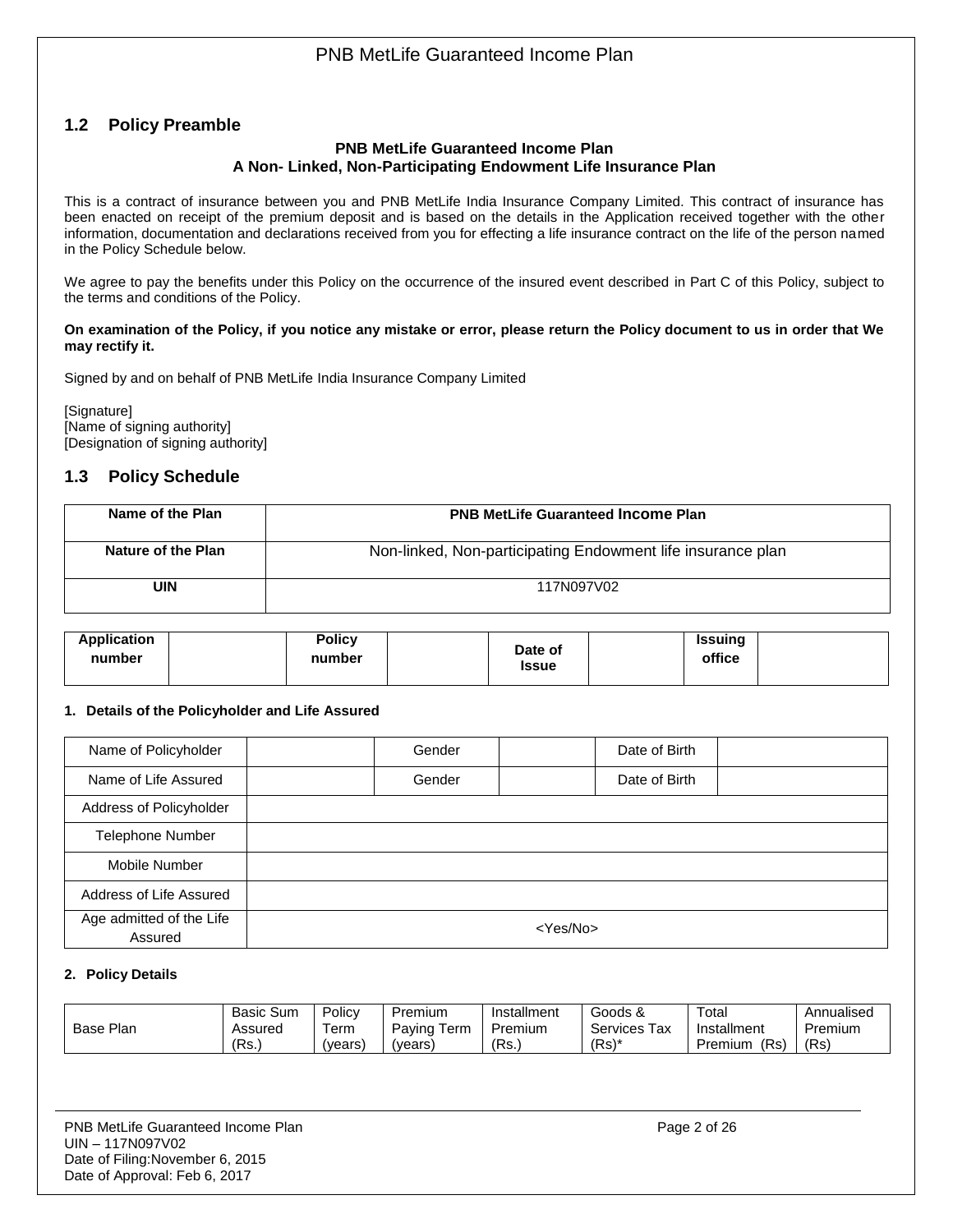| <b>PNB MetLife</b> |  |  |  |  |
|--------------------|--|--|--|--|
| Guaranteed Income  |  |  |  |  |
| Plan               |  |  |  |  |

**\*** Includes Goods & Services Tax at prevailing rates. You will be responsible to pay any new or additional tax/levy or any changed amount of Goods & Services Tax being made applicable/ imposed on the premium(s) by competent authority.

#### **3. Rider Details**

| Rider Name                         | Sum<br>Assured<br>(Rs.) | Policy Term<br>(vears) | Premium<br>Paying<br>Term<br>(vears) | Installment<br>Premium<br>(Rs.) | Goods &<br><b>Services</b><br>Tax $(Rs)^*$ | Total<br>Installment<br>Premium<br>(Rs) | Annualised<br>Premium<br>(Rs) |
|------------------------------------|-------------------------|------------------------|--------------------------------------|---------------------------------|--------------------------------------------|-----------------------------------------|-------------------------------|
| < <rider 1="" name="">&gt;</rider> |                         |                        |                                      |                                 |                                            |                                         |                               |
| < <rider 2="" name="">&gt;</rider> |                         |                        |                                      |                                 |                                            |                                         |                               |

#### **4. Contract Details**

| Date of Inception of Policy  | $<<$ DD MM YY $>>$ | Premium Due Date                                                                               | $<<$ DD MM YY $>>$      |
|------------------------------|--------------------|------------------------------------------------------------------------------------------------|-------------------------|
| Date of Commencement of Risk | $<<$ DD MM YY $>>$ | Premium Payment Type                                                                           | <<5/7/10>>Pay           |
| Policy anniversary date      | $<<$ DD MM YY $>>$ | Last Premium Due Date                                                                          | $<<$ DD MM YY $>>$      |
| <b>Maturity Date</b>         | $<<$ DD MM YY $>>$ | Total Installment Premium (incl. of<br>rider(s) premium, any extra<br>premium, taxes & cesses) | $Rs. < \Leftrightarrow$ |
| <b>Policy Currency</b>       |                    |                                                                                                |                         |

#### **5. Details of Agent/Intermediary**

| Name                        |  |
|-----------------------------|--|
| License/Registration number |  |
| Phone number                |  |
| Address                     |  |
| Email address               |  |
|                             |  |

#### **Special provisions/options (if any)**

#### **6. Nominee details**

| Name(s) of the Nominee   | <b>Relationship with</b><br><b>Life Assured</b> | Share(s) $%$                    |
|--------------------------|-------------------------------------------------|---------------------------------|
| 1) << Name off nominee>> | < <relation>&gt;</relation>                     | < <percentage>&gt;</percentage> |
| 2                        |                                                 |                                 |

#### **7. Appointee details (Only in case Nominee is less than 18 years of Age)**

| Appointee name                          | <b>Relationship with</b><br><b>Nominee</b> | Age               |
|-----------------------------------------|--------------------------------------------|-------------------|
| < <name appointee="" off="">&gt;</name> | < <relation>&gt;</relation>                | < <age>&gt;</age> |

Your soft copy of policy document is available in the customer portal. You can access through www.pnbmetlife.com > Customer login > Provide user ID and password (for existing customer), else click New User (for new customer)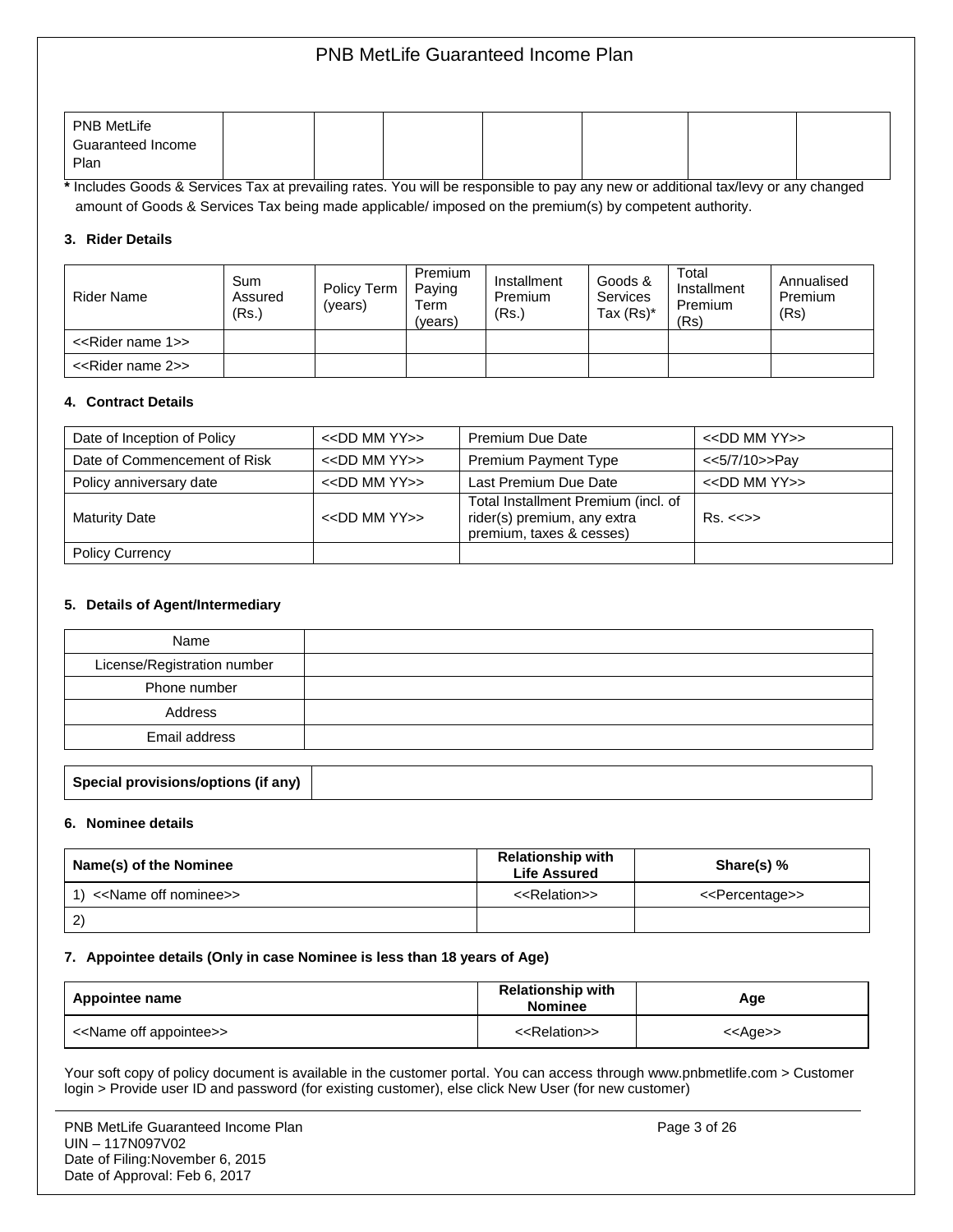## **Key Feature Document**

### **Key Benefits**

|                                            | Periodic lump sum benefit as a predefined percentage of Basic Sum Assured (BSA) will be paid on specified<br>policy anniversaries.                                                                                                                                                                                                                                                                                                                                                                                     |                                                      |               |                                                             |                                                               |        |  |
|--------------------------------------------|------------------------------------------------------------------------------------------------------------------------------------------------------------------------------------------------------------------------------------------------------------------------------------------------------------------------------------------------------------------------------------------------------------------------------------------------------------------------------------------------------------------------|------------------------------------------------------|---------------|-------------------------------------------------------------|---------------------------------------------------------------|--------|--|
| <b>Guaranteed</b><br><b>Income Benefit</b> | <b>Premium</b><br>Payment<br>Type                                                                                                                                                                                                                                                                                                                                                                                                                                                                                      | <b>Guaranteed Income</b><br>Benefit (as % of<br>BSA) |               | <b>Pay-out Period</b>                                       |                                                               |        |  |
|                                            | 5 Pay                                                                                                                                                                                                                                                                                                                                                                                                                                                                                                                  | 11%                                                  |               | 6th policy anniversary to maturity i.e. total of 5 payments |                                                               |        |  |
|                                            | 7 Pay                                                                                                                                                                                                                                                                                                                                                                                                                                                                                                                  | 11%                                                  |               | 8th policy anniversary to maturity i.e. total of 8 payments |                                                               |        |  |
|                                            | 10 Pay                                                                                                                                                                                                                                                                                                                                                                                                                                                                                                                 | 13%                                                  |               |                                                             | 11th policy anniversary to maturity i.e. total of 10 payments |        |  |
|                                            | Guaranteed Income Benefit shall cease on death of the life assured.                                                                                                                                                                                                                                                                                                                                                                                                                                                    |                                                      |               |                                                             |                                                               |        |  |
| Guaranteed<br><b>Maturity Benefit</b>      | In addition to Guaranteed Income Benefit, Guaranteed Maturity Benefit is payable on survival of the life<br>assured till the end of policy term.<br>Guaranteed Maturity Benefit is defined as a percentage of Basic Sum Assured and varies by Premium<br>Payment Type (PPT).                                                                                                                                                                                                                                           |                                                      |               |                                                             |                                                               |        |  |
|                                            | <b>Premium Payment Type</b>                                                                                                                                                                                                                                                                                                                                                                                                                                                                                            |                                                      | 5 Pay         |                                                             | 7 Pay                                                         | 10 Pay |  |
|                                            | <b>Guaranteed Maturity Benefit</b><br>(as % of BSA)                                                                                                                                                                                                                                                                                                                                                                                                                                                                    |                                                      | 30%           |                                                             | 35%                                                           | 55%    |  |
|                                            | Premium Multiple for Death Benefit would have to be chosen at inception. Two premium multiples are<br>available, as below:<br><b>Premium Multiple</b><br><b>Multiple of Annual Premium applied</b><br>Age at entry                                                                                                                                                                                                                                                                                                     |                                                      |               |                                                             |                                                               |        |  |
|                                            | 45 years and above                                                                                                                                                                                                                                                                                                                                                                                                                                                                                                     |                                                      | $7x$ or $10x$ |                                                             | 7 or 10                                                       |        |  |
|                                            | Less than 45 years                                                                                                                                                                                                                                                                                                                                                                                                                                                                                                     |                                                      | 10x           |                                                             | 10                                                            |        |  |
| <b>Death Benefit</b>                       | In case of unfortunate demise of the life assured during the policy term, provided policy is in force and all due<br>premiums have been paid in full as on the date of death, Sum Assured on Death shall be payable.<br>Where Sum Assured on Death is the highest of;<br>Annualised Premium multiplied by the Multiple of Premium as per the Multiple Option chosen<br>$\circ$<br>105% of all premiums paid as on date of death<br>$\circ$<br>Sum Assured on Maturity<br>$\circ$<br>Basic Sum Assured (BSA)<br>$\circ$ |                                                      |               |                                                             |                                                               |        |  |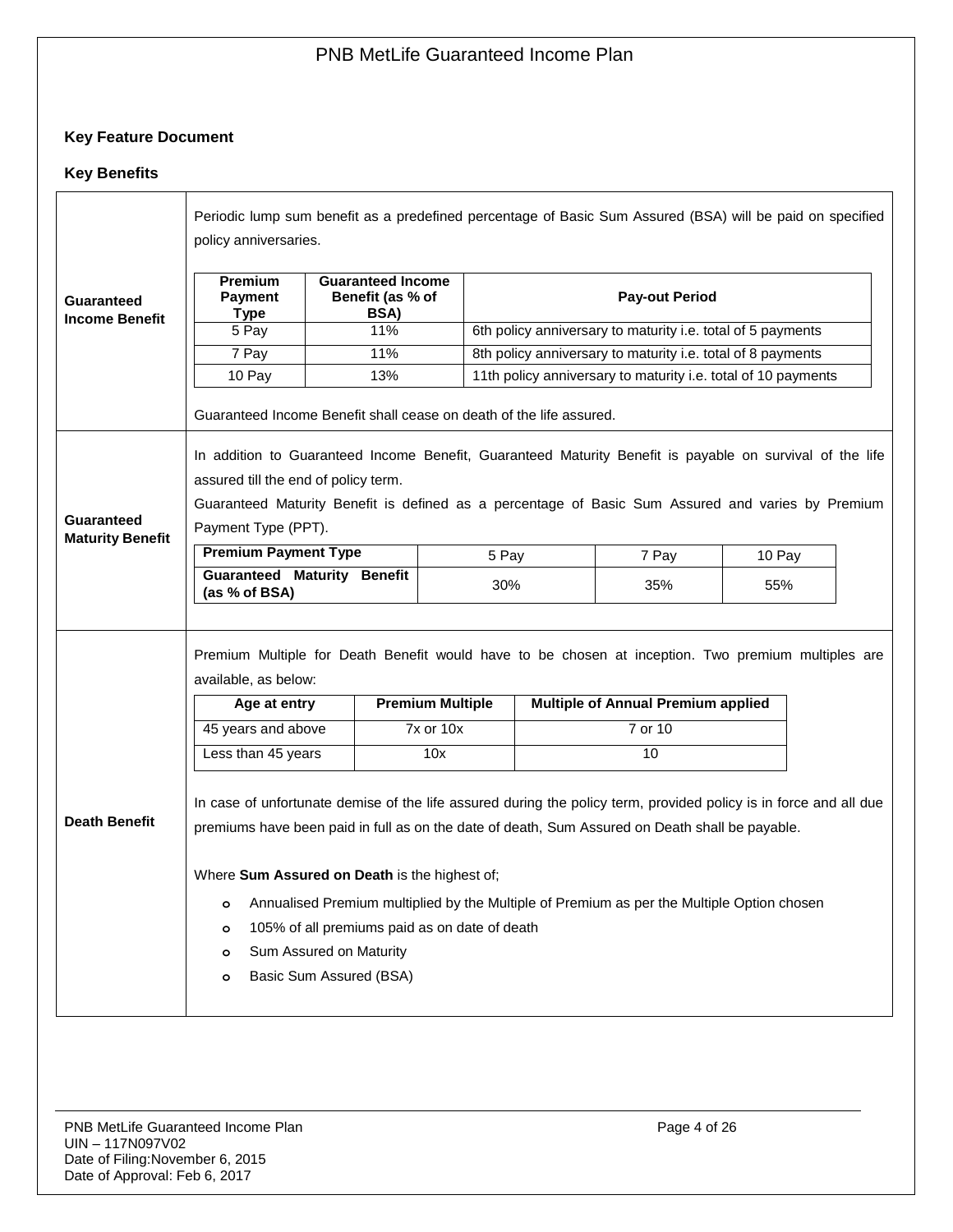## **Key Product Conditions**

| Policy Term (in years) | <b>Premium Payment Term (in years)</b> |
|------------------------|----------------------------------------|
| $10$   15   20         | 5 7 10                                 |

### **Key Service Features**

| <b>Nomination</b>                    | Nomination shall be allowed as per the provisions of Section 39 of the Insurance Act, 1938 as<br>amended from time to time.                                                                                                                                                                                                                                                                                                                                                                                                                                                                                                                                                                                           |
|--------------------------------------|-----------------------------------------------------------------------------------------------------------------------------------------------------------------------------------------------------------------------------------------------------------------------------------------------------------------------------------------------------------------------------------------------------------------------------------------------------------------------------------------------------------------------------------------------------------------------------------------------------------------------------------------------------------------------------------------------------------------------|
| <b>Assignment</b>                    | Assignment shall be allowed under this policy as per the provisions of Section 38 of the<br>Insurance Act, 1938 as amended from time to time.                                                                                                                                                                                                                                                                                                                                                                                                                                                                                                                                                                         |
| <b>Policy Loan</b>                   | The maximum amount of policy loan that you can avail will be limited to 90% of the Special<br>Surrender Value of your policy at the end of the relevant Policy Year less any unpaid premiums<br>for that year and loan interest accrued.                                                                                                                                                                                                                                                                                                                                                                                                                                                                              |
| <b>Riders</b>                        | You may opt for any of the following Riders at inception or at any policy anniversary during<br>premium payment term. Each rider shall be subject to the terms and conditions of that rider:<br>PNB MetLife Accidental Death Benefit Plus Rider (UIN: 117B020V02) - This rider<br>a)<br>provides additional protection over and above the Death Benefit under this Policy in the<br>event of the death of the life assured in an Accident.<br>b) PNB MetLife Serious Illness Rider (UIN: 117B021V02) - This rider provides additional<br>protection over and above the Death Benefit under this Policy in the event of the life<br>assured being diagnosed with any of the 10 critical illnesses listed in the rider. |
| <b>Premium Payment</b>               | Premium payment can be made by cash, cheque, credit card, ECS, online payment, demand<br>draft, and direct debit or any other mode as prescribed by the IRDA of India                                                                                                                                                                                                                                                                                                                                                                                                                                                                                                                                                 |
| <b>Customer Service No.</b>          | 1800 425 6969 (Toll-free) or 022-4179 0300 (8am-8pm)                                                                                                                                                                                                                                                                                                                                                                                                                                                                                                                                                                                                                                                                  |
| <b>Grievance Redressal Mechanism</b> | Visit us www.pnbmetlife.com<br>Email us: indiaservice@pnbmetlife.co.in<br>Write to us:<br>PNB MetLife India Insurance Co. Ltd,<br>Unit No. 101, First Floor, Techniplex I,<br>Techniplex Complex, Off Veer Savarkar Flyover,<br>S.V. Road, Goregaon (West),<br>Mumbai - 400 062, Maharashtra.<br>022 - 4179 0300 (8am -8pm)/ Fax: 022 - 4023 1225                                                                                                                                                                                                                                                                                                                                                                     |

**For detailed benefits, please refer to the Policy terms and conditions.**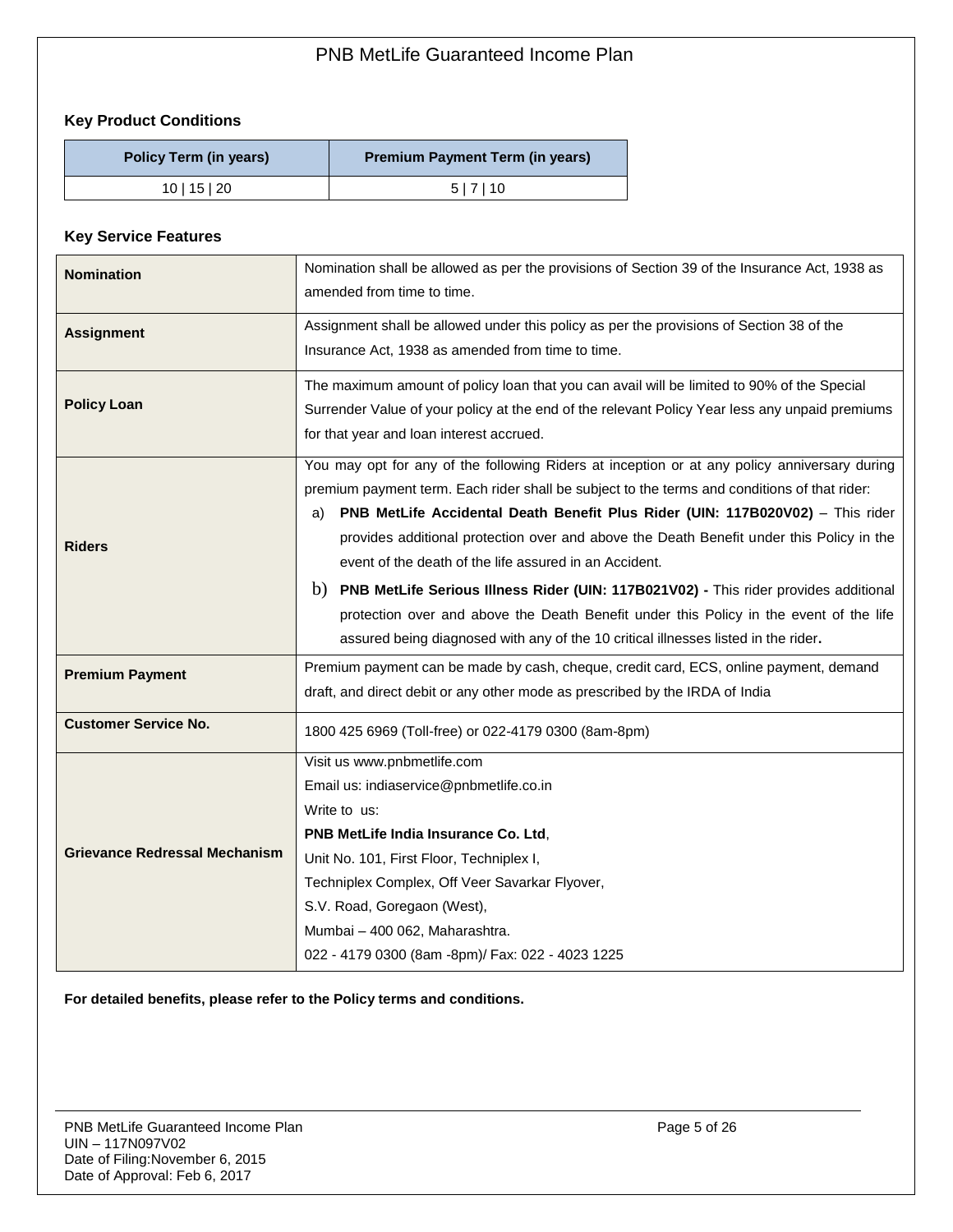#### **TABLE OF CONTENTS**

| 1.                                                                                                     |  |
|--------------------------------------------------------------------------------------------------------|--|
|                                                                                                        |  |
| 1.2                                                                                                    |  |
| 1.3                                                                                                    |  |
| 2                                                                                                      |  |
| 2.1                                                                                                    |  |
| 3.                                                                                                     |  |
| 3.1                                                                                                    |  |
| 3.2                                                                                                    |  |
| 3.2.1                                                                                                  |  |
| 3.2.2                                                                                                  |  |
| 3.3 <sub>1</sub>                                                                                       |  |
|                                                                                                        |  |
| 3.4                                                                                                    |  |
| 3.4.1                                                                                                  |  |
|                                                                                                        |  |
| 3.5.1                                                                                                  |  |
| 3.5.2                                                                                                  |  |
| 3.5.3                                                                                                  |  |
| 3.5.4                                                                                                  |  |
| 3.5.5                                                                                                  |  |
| 4.                                                                                                     |  |
| 4.1                                                                                                    |  |
| 4.2                                                                                                    |  |
| 4.3                                                                                                    |  |
| 4.4                                                                                                    |  |
| 4.5                                                                                                    |  |
| 4.6                                                                                                    |  |
| 5.                                                                                                     |  |
| 6.                                                                                                     |  |
| 6.1                                                                                                    |  |
| 6.2                                                                                                    |  |
|                                                                                                        |  |
|                                                                                                        |  |
| 6.4                                                                                                    |  |
| 6.5                                                                                                    |  |
| 6.6                                                                                                    |  |
| 6.7                                                                                                    |  |
| 6.8                                                                                                    |  |
| 6.9                                                                                                    |  |
|                                                                                                        |  |
|                                                                                                        |  |
|                                                                                                        |  |
|                                                                                                        |  |
|                                                                                                        |  |
|                                                                                                        |  |
| 7 <sub>1</sub>                                                                                         |  |
| 7.1                                                                                                    |  |
|                                                                                                        |  |
|                                                                                                        |  |
|                                                                                                        |  |
|                                                                                                        |  |
| Section 45, Policy shall not be called in question on the ground of mis-statement after three years 25 |  |
|                                                                                                        |  |
|                                                                                                        |  |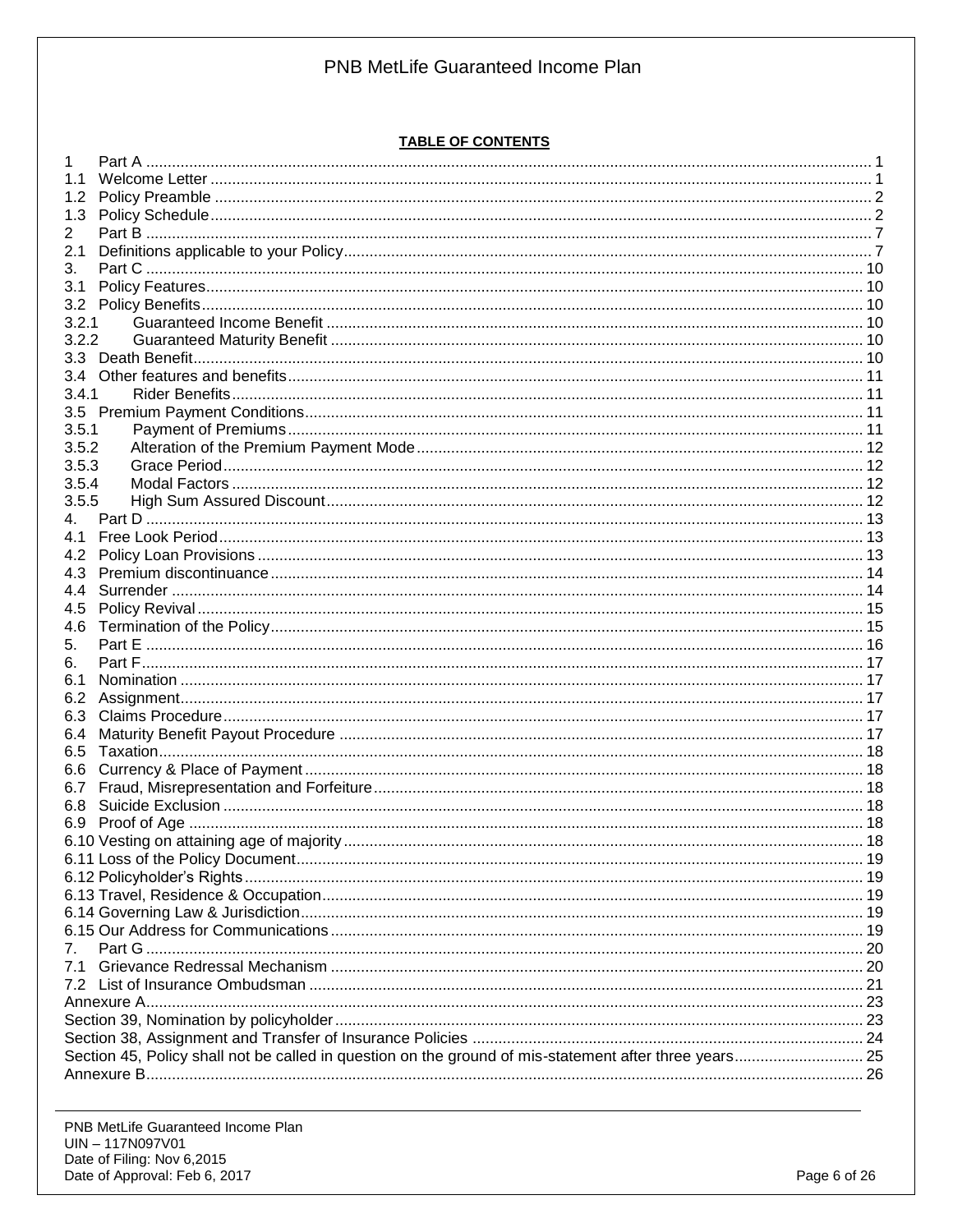# <span id="page-6-0"></span>**2 Part B**

## <span id="page-6-1"></span>**2.1 Definitions applicable to your Policy**

The words or terms below that appear in this **Policy** in initial capitals and **bold** type will have the specific meaning given to them below. These defined words or terms will, where appropriate to the context, be read so that the singular includes the plural, and the masculine includes the feminine.

- **1. "Age"** as on the last birthday; i.e. the age of the Life Assured in completed years as on the Date of Commencement of Policy and as shown in the Schedule of the Policy;
- **2. "Annual Premium"** means one full year's Premium (including loadings and excluding taxes)
- **3. "Annualised Premium"** means the due premium contribution as calculated and applicable for a Policy Year. Annualised Premium excludes underwriting extra premium, frequency loadings on premium, if any, the premiums paid towards the Riders, if any and Goods & Services Tax and cess
- **4. "Application"** means the proposal form and any other information given to **Us** to decide whether and on what terms to issue this **Policy**
- **5. "Appointee"** means the person named in the Schedule to receive payment under this Policy, if the Nominee is a minor at the time payment becomes due under this Policy
- **6. "Basic Sum Assured (BSA)/Sum Assured"** means the absolute amount specified in the Schedule which is the minimum amount assured to be paid on the death of the Life Assured.
- **7. "Benefit Illustration"** means an Annexure along with the Schedule that illustrates the premiums, guarantees, returns, benefits and values of the proposed policy. This Benefit Illustration complies with IRDA of India Regulations and contains clear disclosure of both guaranteed and non-guaranteed benefits, if any, of the Policy
- **8. "Benefits"** means the Death Benefit, Maturity Benefit, Surrender Benefit or any other benefit, as the case may be, applicable in the terms and conditions of this Policy
- **9. "Base Premium"** means the premiums that are paid towards the Policy and excludes the premiums paid towards the Riders and does not include any taxes, cess and/or levies
- **10. "Claimant"** means either the Life Assured or the Policyholder or the nominee or the assignee or the legal heir of the nominee / policyholder as the case may be
- **11. "Company/Us/We/Our"** means PNB MetLife India Insurance Co. Ltd
- **12. "Date of Commencement of risk"** means the date on which the risk under the Policy and Riders, if opted for, comes into effect and is as specified in the **Schedule.** The commencement of risk cover on the Life Assured shall depend on the age of the Life Assured on commencement of the Policy.
- **13. "Date of Inception of the Policy"** means the date on which this Policy is issued after We have accepted the risk under the Application. The Date of Inception of the Policy is shown in the Schedule
- **14. "Date of commencement of the Policy"** is the same as the Date of Inception of the Policy
- **15. "Grace Period" "** means a period of 15 days from the premium due date if the Installment Premium is payable monthly and 30 days for all other frequencies for payment of Installment Premium. The Policy shall continue to be in force with the insurance cover during the Grace Period.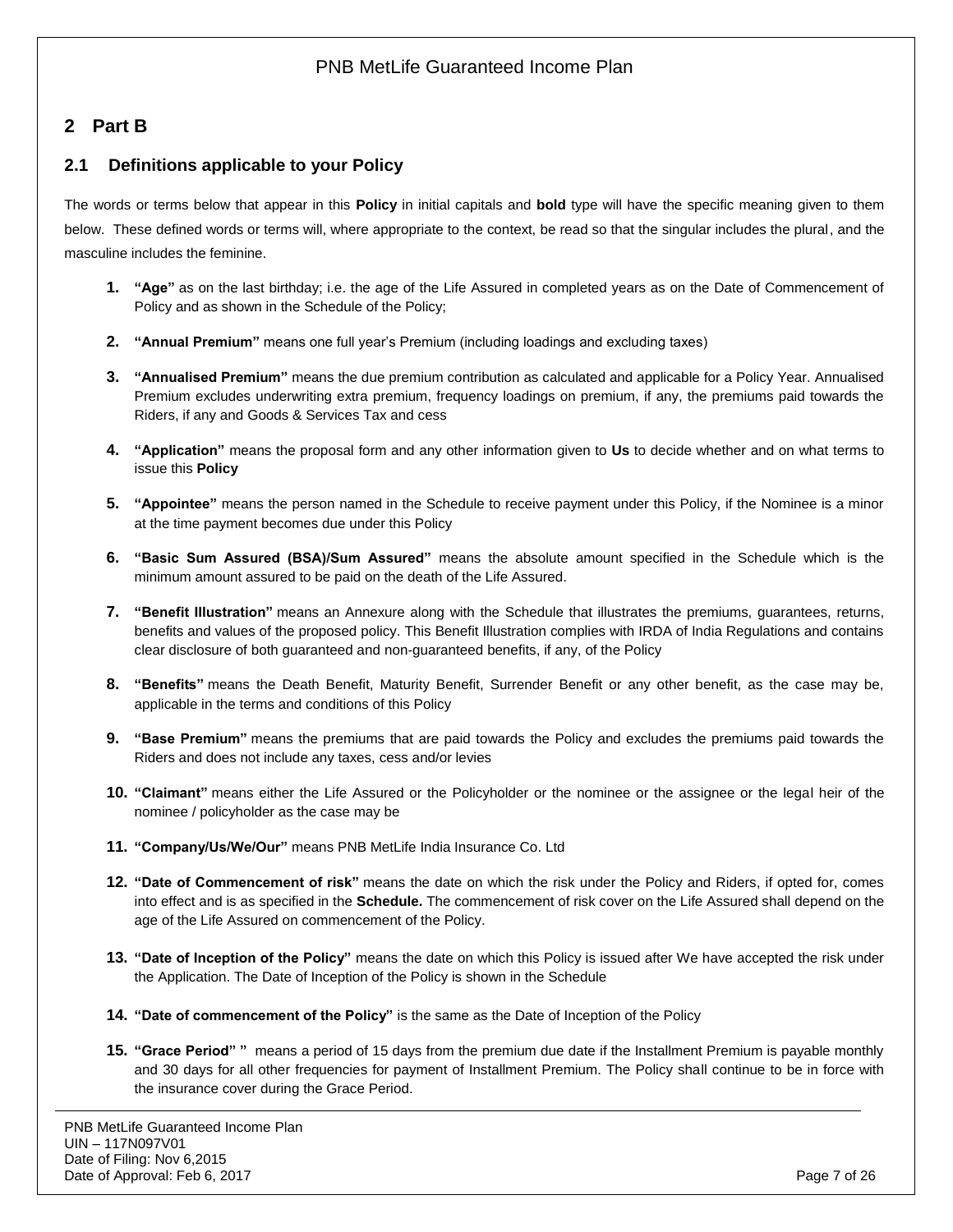- **16. "In-force Status"** means a condition during the term of the Policy, wherein the Policyholder has paid all the due premiums under the Policy contract
- **17. "Installment Premium"** means the amount stipulated in the Schedule and paid at regular intervals (yearly/half yearly/quarterly or monthly mode as shall be applicable) by the Policyholder as consideration for acceptance of risk and benefits specified as such in the Policy Document
- **18. "IRDA of India"** means the Insurance Regulatory and Development Authority of India
- **19. "Lapse"** means a condition wherein the due premiums have not been paid in full, as required under the plan, thereby rendering this Policy unenforceable. No benefits will be paid when the Policy is in Lapse status
- **20. "Life Assured"** means the person, named as such in the Schedule, on whose life, the insurance cover is effected in the terms of this Policy
- **21. "Guaranteed Maturity Benefit"** means the amount of benefit which is payable on maturity i.e. at the end of the Policy Term, as stated at the inception of the Policy contract
- **22. "Maturity Date / Policy Maturity Date"** means the date specified in the Schedule on which the Maturity Benefit is paid to the Policyholder
- **23. "Nominee"** means the person or persons nominated under Section 39 of the Insurance Act, 1938, as amended from time to time, by the Policyholder, to receive the admissible benefits, in the event of death of the Life Assured
- **24. "Non-Participating"** means the Policy does not participate in the profits of the participating fund of the Company
- **25. "Paid-up Benefit"** means the amount payable upon the occurrence of events, as specified under the Plan, when the Policy is in Paid-up status
- **26. "Paid-up/Paid-up status/Reduced Paid-up"** means a condition during the term of the Policy, wherein the premiums have been paid in full for at least the first few consecutive years, as required under the Plan and the remaining due premiums have not been paid, rendering the Policy to continue at a reduced level of benefits, as specified under the Plan
- **27. "Person to whom the Benefits are payable"** means the Policyholder, including Nominees or proving executors of administration or other legal representatives, as per the applicable Regulations
- **28. "Policy"** means this PNB MetLife Guaranteed Income Plan Policy, along with the Schedule, Key Feature document and annexures, which is the evidence of the contract between PNB MetLife India Insurance Co. Ltd and the Policyholder
- **29. "Policy Anniversary"** means the start date of every subsequent Policy Year
- **30. "Policy Document"** means this document, which is the evidence of the contract between PNB MetLife India Insurance Co. Ltd and the Policyholder
- **31. "Policy Term"** means the entire term of the policy as specified in the Schedule
- **32. "Policy Year"** means a period of 12 consecutive months starting from the date of commencement of the Policy as stated in the Schedule and ending on the day immediately preceding the following anniversary date and each subsequent period of 12 consecutive months thereafter
- **33. "Policyholder/Policy owner/Proposer/You"** means the person specified as such in the Policy Schedule or such other person, who may become the holder of this Policy in respect of the terms and conditions of this contract or by virtue of operation of law. In the event the Proposer is different from the Life Assured, then the Proposer shall be the Policyholder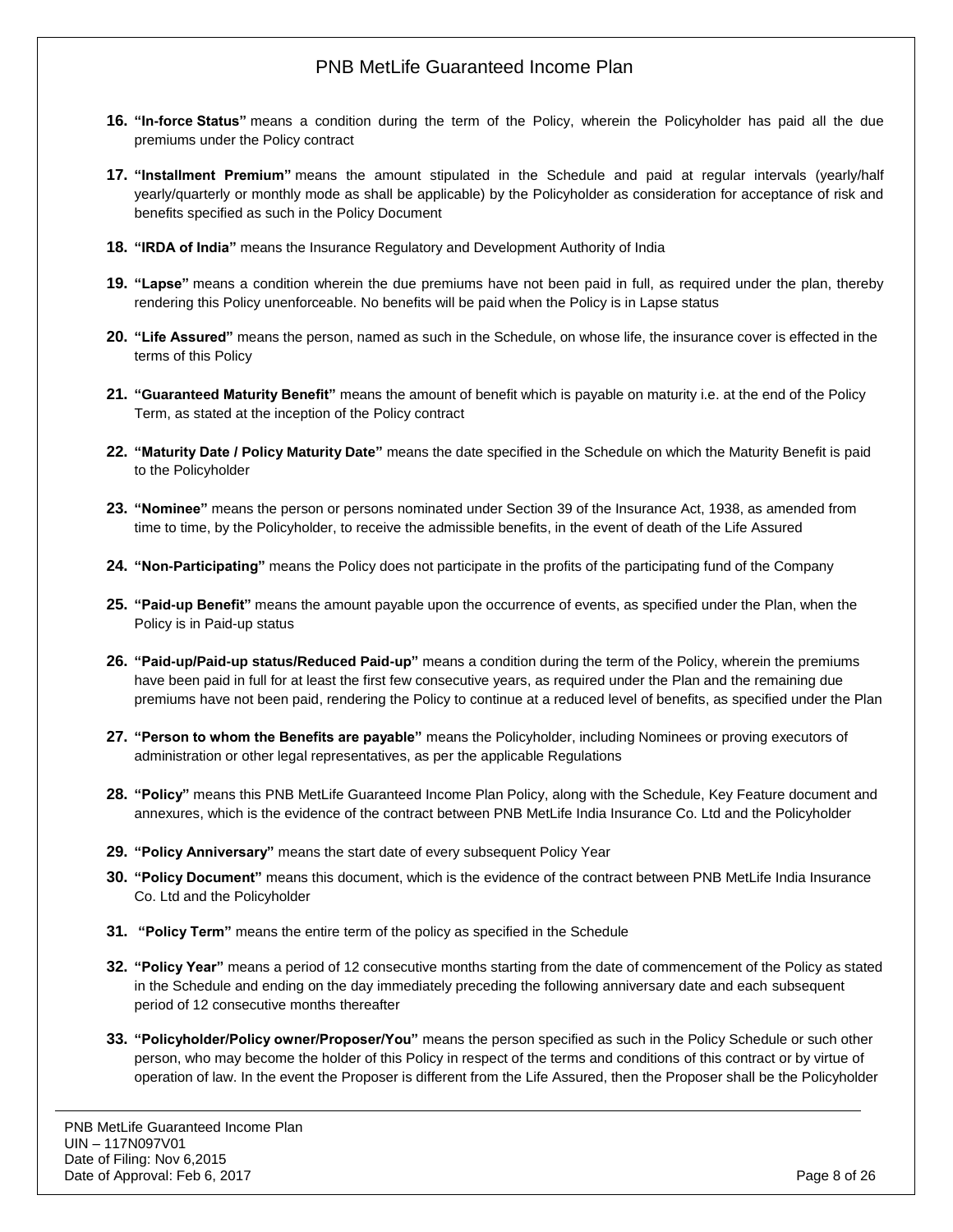- **34. "Premium"** means the payments to be made by You as per the chosen Premium Payment Term, to keep the Policy in force, in accordance with the frequency of payment chosen by You and is the amount as specified in the Schedule
- **35. "Premium Payment Term"** means the period or the term of the Policy contract during which the Policyholder is required to pay the premiums with respect to the Policy, to Us
- **36. "Premium Multiple / Multiple of Premium"** means number of times of annualised premium cover available
- **37. "Premium Payment Type"** means number of years premiums would be payable
- **38. "Prevailing rate of interest"** means the applicable rate of interest as declared by the Company from time to time that shall be charged to the Policyholder on specified transactions related to the policy, as specified under the Plan, subject to approval of the IRDA of India
- **39. "Regulation"** means the laws and regulations as in effect from time to time and applicable to this Policy, including without limitation, the regulations and directions issued by the IRDA of India from time to time
- **40. "Revival"** means payment of all due premiums that are in arrears to convert a Policy from "Lapse" or "Paid-up" status into "In force" status
- **41. "Revival Period"** means a period of 2 years from the first unpaid installment of Premium
- **42. "Rider"** means the rider terms and conditions that are attached to and form a part of the Policy. The Schedule will specify if any Riders are available and in force under the Policy
- **43. "Schedule"** means the attached Schedule that provides your Policy Benefits, the terms of the contract and details provided by you, along with all its annexes, issued by us for this Policy. The Schedule also includes any amendments to the attached Schedule which may be issued from time to time
- **44. "Surrender"** means the complete withdrawal/ termination of the contract in its entirety by the Policyholder
- **45. "Surrender Value"** means an amount, as specified under the Plan, that is payable upon complete withdrawal/termination of the entire Policy by the Policyholder
- **46. "You/your"** means the Policyholder named in the Policy Schedule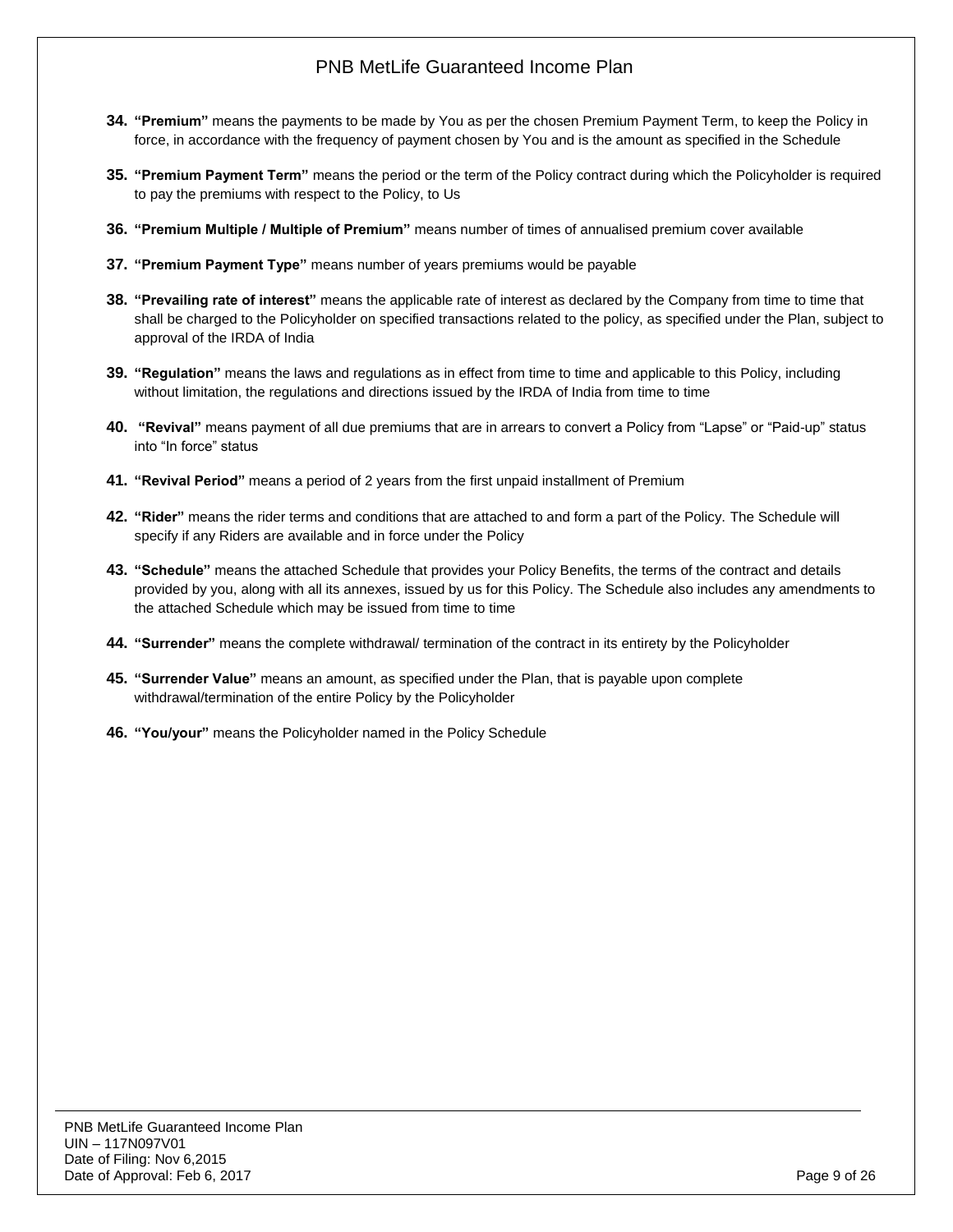# <span id="page-9-0"></span>**3. Part C**

### <span id="page-9-1"></span>**Policy Features, Benefits & Premium Payment Conditions**

### **3.1 Policy Features**

PNB MetLife Guaranteed Income Plan is a non-linked, non-participating plan with limited premium payment term that offers assured benefit on death (Death Benefit), survival (Guaranteed Income Benefit) and maturity (Guaranteed Maturity Benefit) as listed below. The benefits will be payable subject to the terms and conditions of this Policy, including the premium payment conditions mentioned in this document.

### <span id="page-9-2"></span>**3.2 Policy Benefits**

#### <span id="page-9-3"></span>**3.2.1 Guaranteed Income Benefit**

We will pay the Guaranteed Income Benefit in the form of periodic lump sums as a percentage of Basic Sum Assured (BSA) if the Life Assured is alive and the Policy is in In-force status at the time of Policy Anniversary on which the Guaranteed Income Benefit is due. The Guaranteed Income Benefit will not be payable after death of the Life Assured.

| <b>Premium</b><br><b>Payment</b><br>Type | <b>Guaranteed Income</b><br>Benefit amount (as<br>% of BSA) | <b>Pay-out Period</b>                                                                       |
|------------------------------------------|-------------------------------------------------------------|---------------------------------------------------------------------------------------------|
| 5 Pav                                    | 11%                                                         | From the 6 <sup>th</sup> policy anniversary to the maturity date i.e. total of 5 payments   |
| 7 Pay                                    | 11%                                                         | From the $8th$ policy anniversary to the maturity date i.e. total of 8 payments             |
| 10 Pay                                   | 13%                                                         | From the 11 <sup>th</sup> policy anniversary to the maturity date i.e. total of 10 payments |

#### <span id="page-9-4"></span>**3.2.2 Guaranteed Maturity Benefit**

In addition to the Guaranteed Income Benefit, Guaranteed Maturity Benefit is payable on survival of the life assured till the end of policy term.

Guaranteed Maturity Benefit is defined as a percentage of Basic Sum Assured and varies by Premium Payment Type (PPT).

| <b>Premium Payment Type</b>                         | 5 Pav | 7 Pav | 10 Pav |
|-----------------------------------------------------|-------|-------|--------|
| <b>Guaranteed Maturity Benefit</b><br>(as % of BSA) | 30%   | 35%   | 55%    |

## <span id="page-9-5"></span>**3.3 Death Benefit**

There are 2 multiples which can be chosen at the inception of the policy and it cannot be changed during the term of the policy:

| Age at entry       | <b>Multiple</b> | <b>Multiple of Annual Premium</b><br>applied |
|--------------------|-----------------|----------------------------------------------|
| 45 years and above | $7x$ or $10x$   | 7 or 10                                      |
| Less than 45 years | 10x             |                                              |

In the event of the Life Assured's death during the Policy Term, provided policy is in force and all due premiums have been paid in full as on the date of death, Sum Assured on Death shall be payable.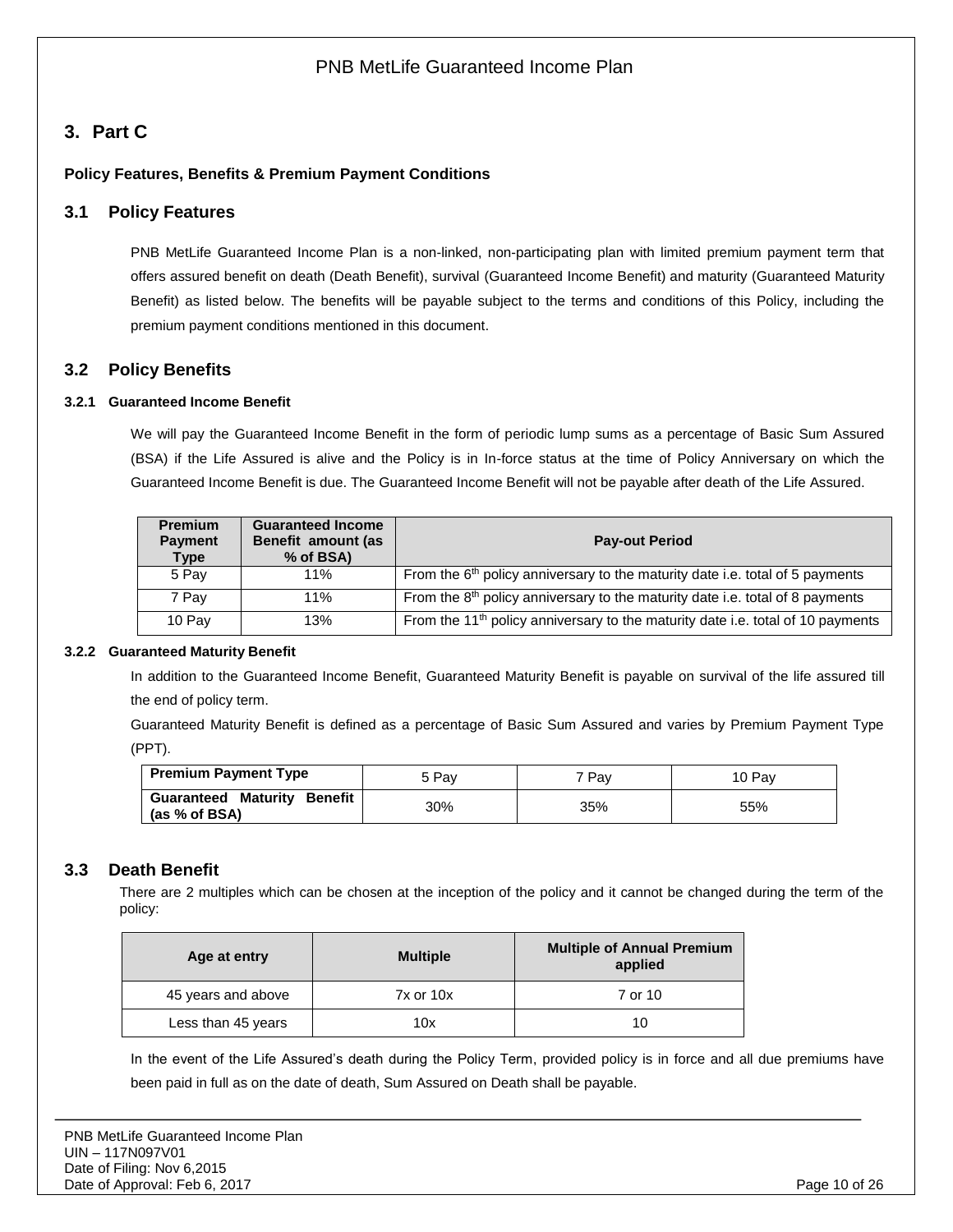Where **Sum Assured on Death** is the highest of;

**o** Annualised Premium multiplied by the Multiple of Premium as per the Multiple Option chosen

**o** 105% of all Premiums received as on date of death

**o** Sum Assured on Maturity

**o** Basic Sum Assured (BSA)

### <span id="page-10-0"></span>**3.4 Other features and benefits**

#### <span id="page-10-1"></span>**3.4.1 Rider Benefits**

You may opt for any of the following riders at inception or at any policy anniversary during the policy term. Each rider shall be subject to the terms and conditions of that rider:

- a. **PNB MetLife Accidental Death Benefit Plus Rider (UIN: 117B020V02)** This Rider provides additional protection over and above the death benefit under this Policy in the event of the death of the life assured in an Accident**.**
- b. **PNB MetLife Serious Illness Rider (UIN: 117B021V02)** This Rider provides additional protection over and above the Death Benefit under this Policy in the event of the life assured being diagnosed with any of the critical illnesses listed in the Rider.
- I. The rider policy term shall be less than or equal to the Policy Term of the Base Plan if taken at the outset, or shall be less than or equal to the outstanding policy term of the base policy if taken subsequently at any policy subject to the rider policy term options available.
- II. Rider Sum Assured shall be subject to Sum Assured of base policy
- III. Premium for all the riders put together shall be subject to a ceiling of 30% of the premium of the basic product.
- IV. The rider premium payment term cannot be more than the premium payment term of the base policy if taken at the outset, or will be less than or equal to the outstanding Premium Payment Term of the base policy, if taken subsequently.
- V. When the base policy is paid-up, lapsed, surrendered or forfeited, the rider attached to the base policy will also terminate immediately.
- VI. For more details on the rider benefits, features, terms and conditions, please refer to the rider terms and conditions carefully or contact your insurance advisor.

### <span id="page-10-2"></span>**3.5 Premium Payment Conditions**

#### <span id="page-10-3"></span>**3.5.1 Payment of Premiums**

- (a) The available premium payment modes under the policy are annual, half-yearly, and monthly.
- (b) For monthly mode, first two months premiums will be collected in advance at the time of issuance of the Policy.
- (c) You must pay the Installment Premiums on or before the due date specified in the Schedule
- (d) Premiums are due for the entire Premium Payment Term
- (e) All taxes, cess, surcharge and other levies, whether existing now or introduced in the future, will be levied, as and when applicable, on the Instalment Premiums to be paid by you.
- (f) Collection of advance premium shall be allowed in this Policy provided due premiums are collected in the same financial year. However, where the premium due in one financial year is being collected in advance in earlier financial year, we will accept the same for a maximum period of 3 months in advance of the due date of that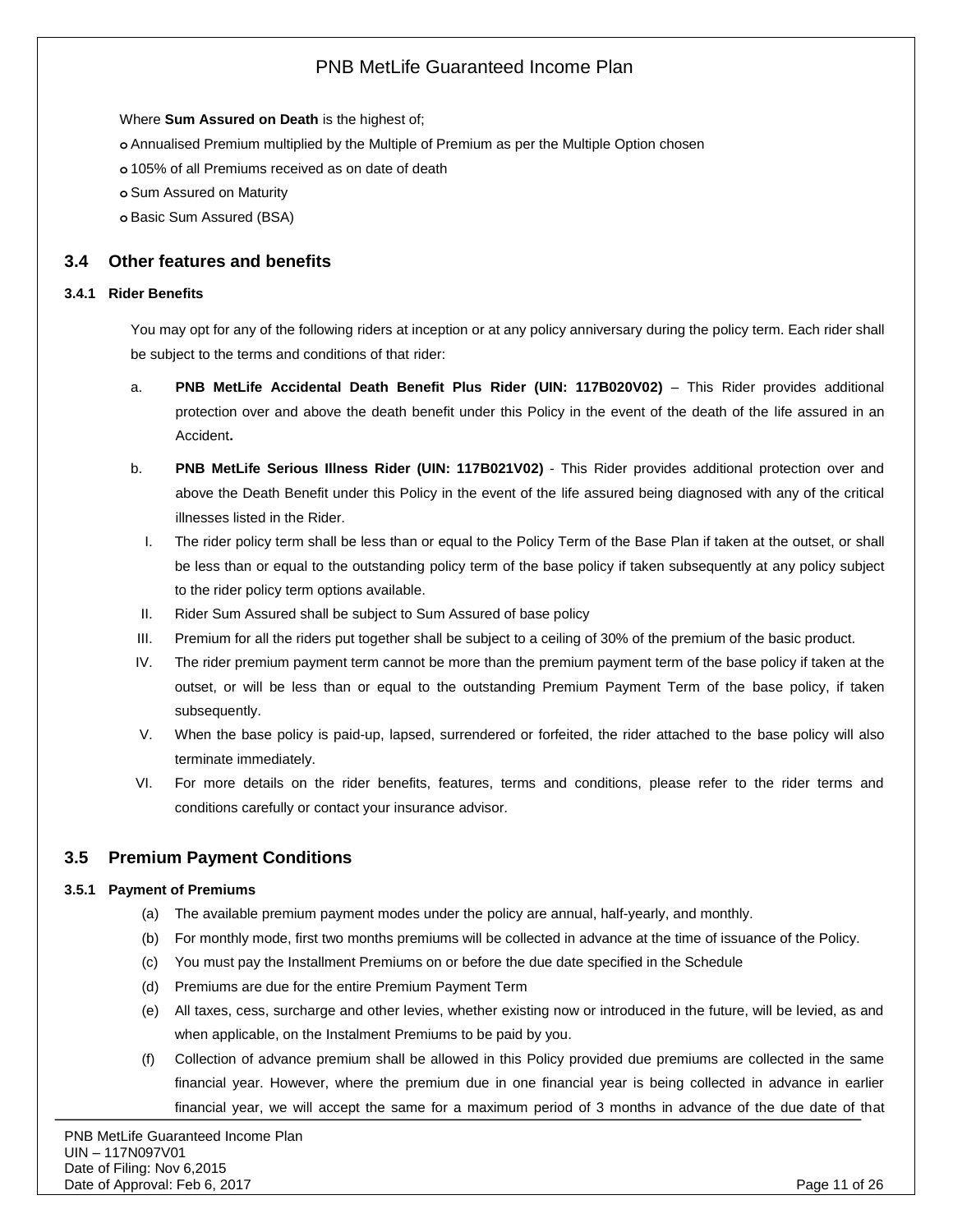Instalment Premium.

#### <span id="page-11-0"></span>**3.5.2 Alteration of the Premium Payment Mode**

You may change the premium payment mode provided that you give us a written request. The change in premium payment mode will be applied only from the Policy Anniversary following the date of your request.

#### <span id="page-11-1"></span>**3.5.3 Grace Period**

There is a grace period of 30 days (15 days for monthly mode) from the due date of first unpaid premium. Upon the Life Assured's death during the Grace Period, the Death Benefit shall be payable in accordance with Clause 3.2.3.

#### <span id="page-11-2"></span>**3.5.4 Modal Factors**

You may opt to pay premiums by Yearly, Half Yearly, or Monthly mode subject to the minimum annualised premium under each mode. Factors on premium will be applicable as per the table below:

| <b>Premium Payment Mode</b> | <b>Modal Factors</b> |
|-----------------------------|----------------------|
| Half-Yearly                 | 0.5131               |
| Monthly                     | 0.0886               |

#### <span id="page-11-3"></span>**3.5.5 High Sum Assured Discount**

High sum assured discount will be applicable as mentioned below:

| <b>Premium</b><br><b>Payment Type</b> | Basic Sum Assured band (Rs. in Lakhs)     | Premium discount (Rs. Per 1000<br><b>Basic Sum Assured)</b> |
|---------------------------------------|-------------------------------------------|-------------------------------------------------------------|
|                                       | Less than 7                               | Nil                                                         |
| 5 Pay                                 | Equal to or more than 7 and less than 10  | 1                                                           |
|                                       | Equal to or more than 10 and less than 25 | 2                                                           |
|                                       | Equal to 25 and above                     | 3                                                           |
|                                       | Less than 3.5                             | Nil                                                         |
|                                       | Equal to or more than 3.5 and less than 5 | $\mathfrak{p}$                                              |
| 7 Pay                                 | Equal to or more than 5 and less than 10  | 5                                                           |
|                                       | Equal to or more than 10 and less than 25 | 6                                                           |
|                                       | Equal to 25 and above                     | $\overline{7}$                                              |
|                                       | Less than 3                               | Nil                                                         |
|                                       | Equal to or more than 3 and less than5    | 3                                                           |
| 10 Pay                                | Equal to or more than 5 and less 10       | 6                                                           |
|                                       | Equal to or more than 10 and less than 25 | 8                                                           |
|                                       | Equal to 25 and above                     | 10                                                          |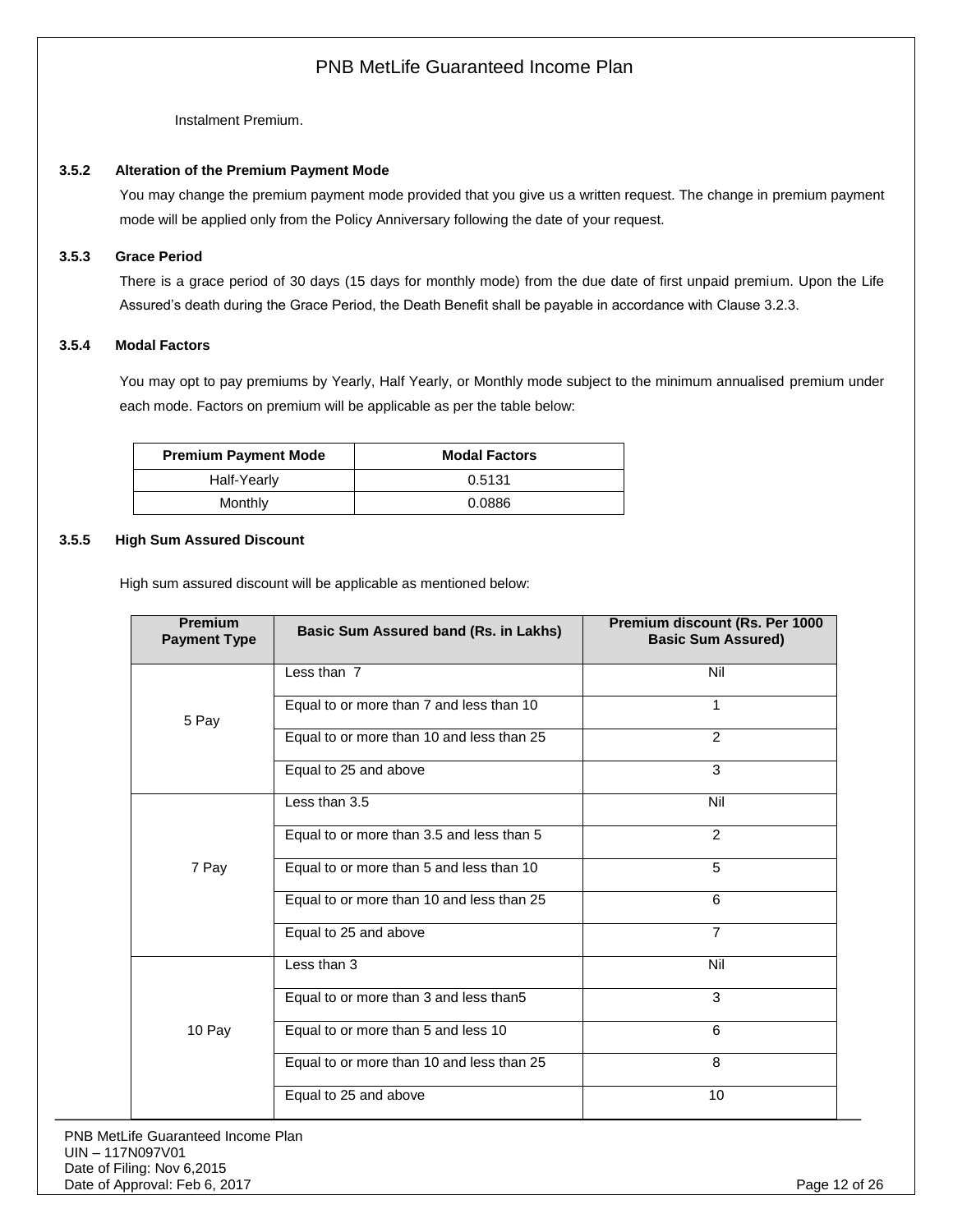# <span id="page-12-0"></span>**4. Part D**

## **Policy Servicing Conditions**

<span id="page-12-1"></span>You are requested to refer to the Policy Servicing Conditions described below before making a request for Policy servicing to us.

## **4.1 Free Look Period**

Please go through the terms and conditions of your Policy very carefully. If you have any objections to the terms and conditions of your Policy, you may cancel the Policy by giving a signed written notice to us within 15 days (30 days in case the Policy is sold to You through Our Website) from the date of receiving your Policy, stating the reasons for your objection and you will be entitled to a refund of the premium paid, subject to a deduction of proportionate risk premium for the period of cover, stamp duty and/or the expenses incurred on medical examination (if any).

## <span id="page-12-2"></span>**4.2 Policy Loan Provisions**

- **4.2.1** After a Surrender Value has been acquired under the Policy and if the Policy is in In-force Status, then We may in Our sole and absolute discretion permit You to take a loan under the Policy provided that:
	- (a) The proposed loan amount does not exceed 90% of the Special Surrender Value at the end of the current Policy Year less any unpaid Premiums for that Policy Year and loan interest (if any) accrued to the end of that Policy Year;
	- (b) The Policy is assigned to Us absolutely and without any conditions to the extent of the outstanding loan amount. It is understood and agreed that, subject to the provisions of Section 38 and 39 of the Insurance Act 1938, as amended from time to time, this assignment will cancel all nominations and other assignments in force at the time, to the extent of the outstanding loan and interest.
- **4.2.2** If a loan is granted to You, then it is agreed and understood that:
	- (a) You shall re-pay the loan in the manner and in the amounts specified by Us at the time of disbursement of the loan;
	- (b) We shall charge interest on the loan amount granted at such rates of interest prevailing at the time of disbursement of the loan. The rate of interest on such loan amount shall be prescribed by the Company from time to time. The rate of interest is taken as the 10 Year G-Sec rate plus 250 basis points rounded up to nearest 50 basis points. The prevailing interest rate for 2016 is 10.5% p.a. and Company reserves the right to change this interest rate, subject to prior approval from IRDAI.
	- (c) Interest on the loan is due at the end of each Policy Year. If the interest amount is not received in full within 30 days of it becoming due, the interest amount will be added to the loan principal amount. The revised loan principal amount (as on the due date of the interest amount) will bear interest at the same rate as the original loan principal;
	- (d) You may take any additional loan under the Policy in accordance with this provision provided that the proposed loan amount and the existing loan principal cumulatively do not exceed 90% of the Special Surrender Value at the end of the current Policy Year less any unpaid Premiums for that Policy Year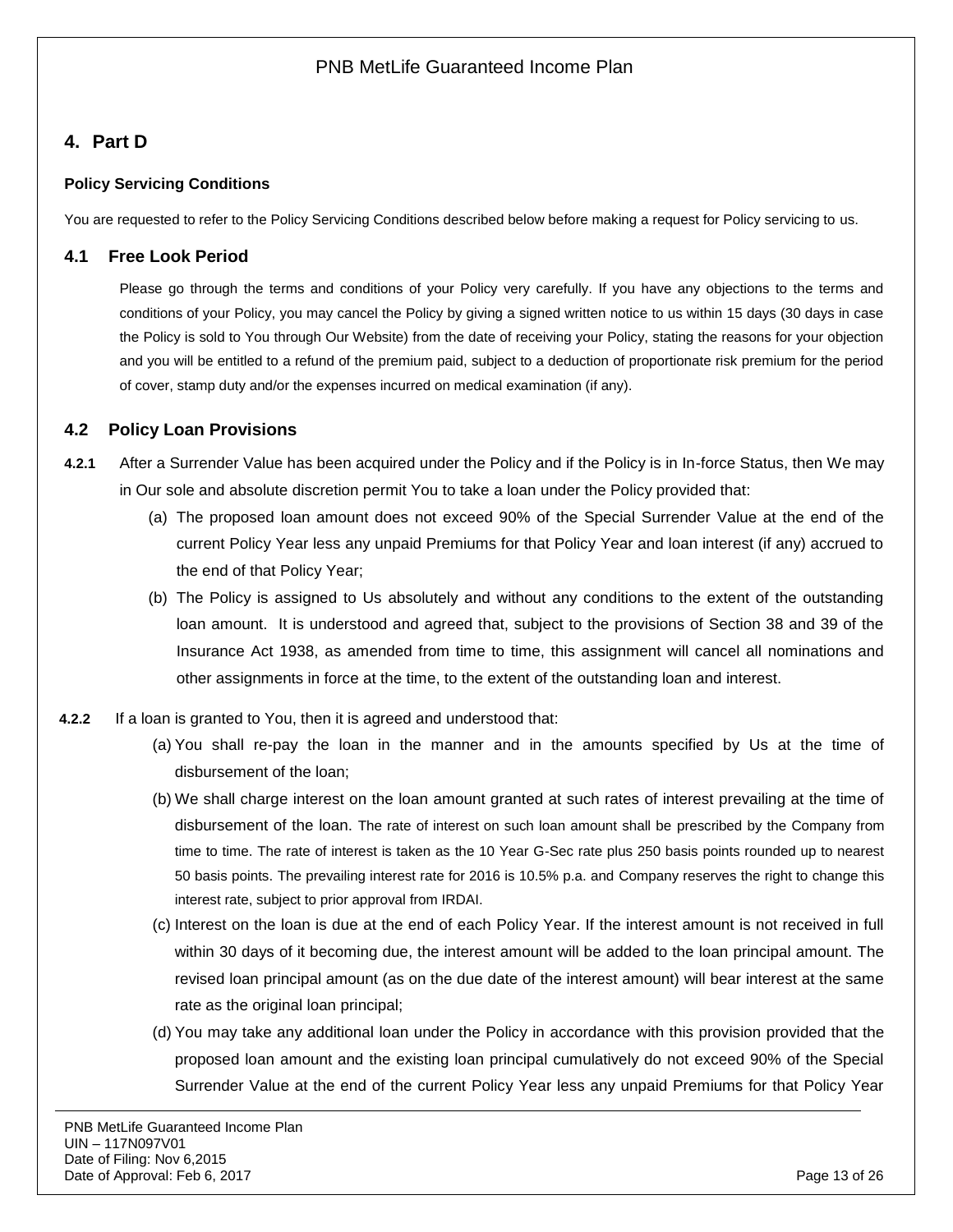and loan interest (if any) accrued to the end of that Policy Year;

- (e) If the Life Assured dies before all outstanding loan amounts have been received by Us, then We will deduct an amount equal to the outstanding loan amount plus the interest due thereon from the Death Benefit payable under the Policy.
- (f) If the outstanding loan amounts have not been received by Us by the Maturity Date, We will deduct an amount equal to the outstanding loan amount plus the interest due thereon from the Maturity Benefit payable under the Policy.
- (g) Policies which are in In-force Status or Paid-up Status shall not be foreclosed on account of outstanding loan amount exceeding the Surrender Value.

### <span id="page-13-0"></span>**4.3 Premium discontinuance**

If you discontinue paying premium, your policy will be Lapsed or Paid-Up

#### **4.3.1 Lapse**

- (a) **Premium Payment Term of 5 and 7 years**: If the premiums for the first two Policy Years are not paid in full, the Policy lapses at the end of the Grace Period and the risk cover, and Rider benefits, if any, will cease immediately.
- (b) **Premium Payment Term of 10 years**: If the Premiums for the first three Policy Years are not paid in full, the Policy lapses at the end of the Grace Period and the risk cover, and Rider benefits, if any, will cease immediately.

The lapsed Policy can be reinstated within the Revival period. No benefits will be payable under the Policy if the Policy is not reinstated in accordance with the provisions stated in Part D.

#### **4.3.2 Paid-Up Value**

If the Policy has acquired a Surrender Value and no future Premiums are paid, You shall have the option to either surrender the Policy or continue it as a Paid-Up policy with reduced benefits.

If You chose to continue the Policy as a Paid-Up policy the reduced benefits are payable as given below:

| <b>Benefits</b>                    | <b>Payout</b>                                |
|------------------------------------|----------------------------------------------|
| Death Benefit                      | Sum Assured on Death X Paid-up factor        |
| <b>Guaranteed Income Benefit</b>   | Guaranteed Income Benefit X Paid-up factor   |
| <b>Guaranteed Maturity Benefit</b> | Guaranteed Maturity Benefit X Paid-up factor |

**Paid-up factor =** Number of Installment Premiums paid / Number of Installment Premiums payable during the Premium Payment Term.

Once the policy becomes paid-up, rider benefits, if any, will cease immediately.

### <span id="page-13-1"></span>**4.4 Surrender**

You may surrender the Policy provided that all due Premium has been received in full and policy has acquired Surrender Value. We will pay a Surrender Value which is equal to the higher of the Guaranteed Surrender Value or Special Surrender Value.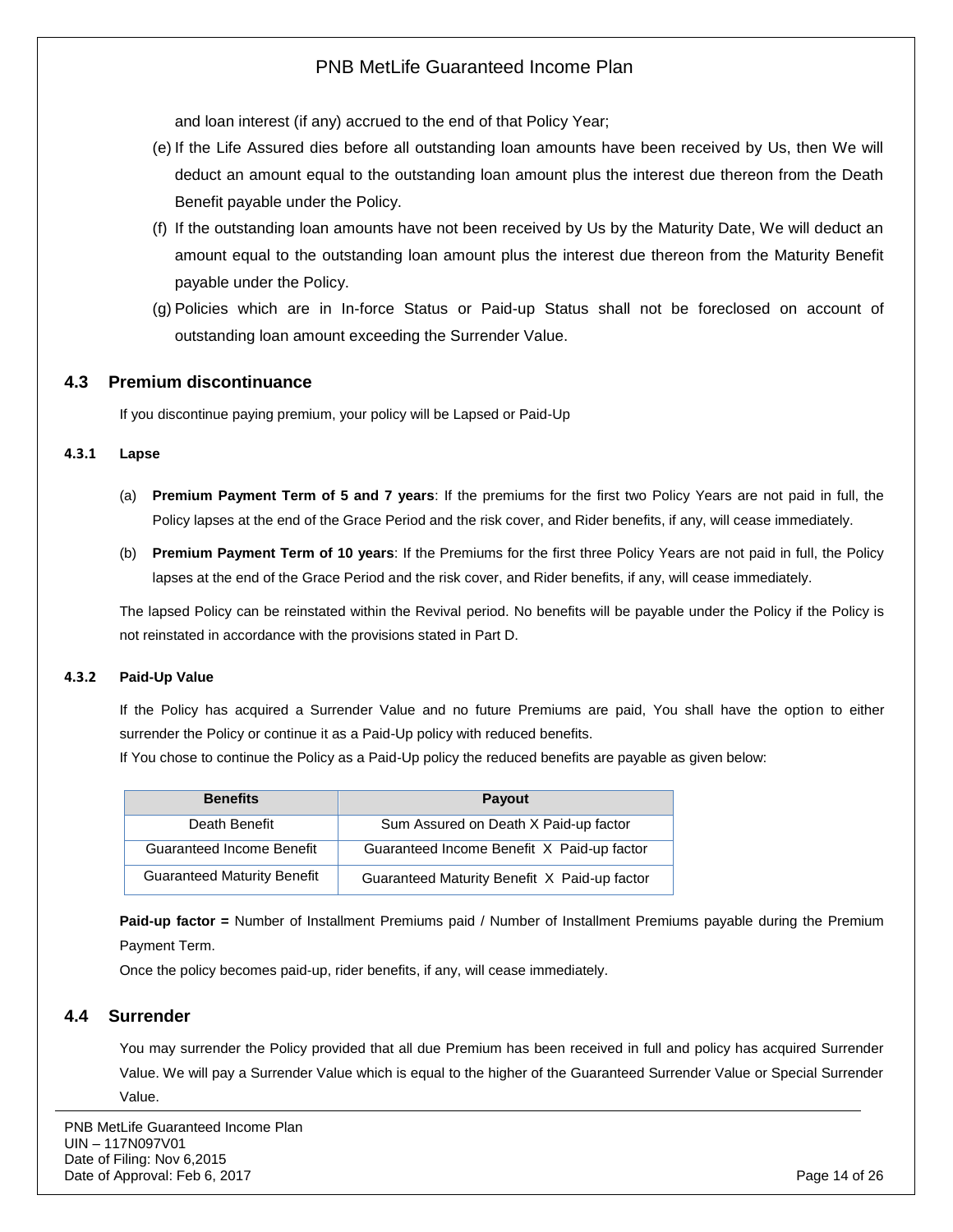**Premium Payment Term of 5 and 7 years:** If all premiums for at least 2 consecutive years have been paid, the policy shall acquire a Guaranteed Surrender Value

**Premium payment term of 10 years:** If all premiums for at least 3 consecutive years have been paid, the policy shall acquire a Guaranteed Surrender Value

**Guaranteed Surrender Value (GSV):** = GSV Premium Factor multiplied by (Total premiums paid less guaranteed income benefits already paid, if any. The GSV is subject to a minimum of zero.

The total premiums paid, which have been considered in calculation of GSV are premiums excluding Goods & Services Tax, rider premiums and underwriting extra premiums paid, if any.

#### **Special Surrender Value(SSV):**

SSV is calculated as Paid-up Sum Assured x SSV Factors less Guaranteed Income Benefits already paid, if any Where Paid-up Sum Assured = (Sum of Guaranteed Income Benefit and Guaranteed Maturity Benefit) \* (Number of Installment Premiums paid/ Number of Installment Premiums payable during the Premium Payment Term) The SSV Factors will be determined by us from time to time and depends on prevailing market conditions and is not guaranteed. SSV Factors changed during the Policy Term will be with the approval of the IRDA of India.

### <span id="page-14-0"></span>**4.5 Policy Revival**

A Policy that has Lapsed or that has been converted to a Paid-up Policy in accordance with Section 4.3 may be revived during the Revival Period by giving Us written notice to revive the Policy, provided that:

- a. Satisfactory evidence of insurability of the Life Assured in accordance with Our board approved underwriting policy is provided to Us at Your expense. We may charge extra premium for the continuance of the Policy in accordance with Our board approved underwriting policy;
- b. The due Premium and interest at the rate specified by Us is paid to Us in full. We may change the applicable interest rate from time to time with the prior approval of the IRDA of India

### <span id="page-14-1"></span>**4.6 Termination of the Policy**

The Policy will be terminated on the earliest of the following:

- a. The date of payment of surrender value.
- b. At the expiry of two years from the date of lapse, if the Policy has not been revived and provided the said Policy has not been converted into a Reduced Paid-Up Policy in accordance with 4.3
- c. On payment of the Death Benefit or Maturity Benefit, whichever applicable.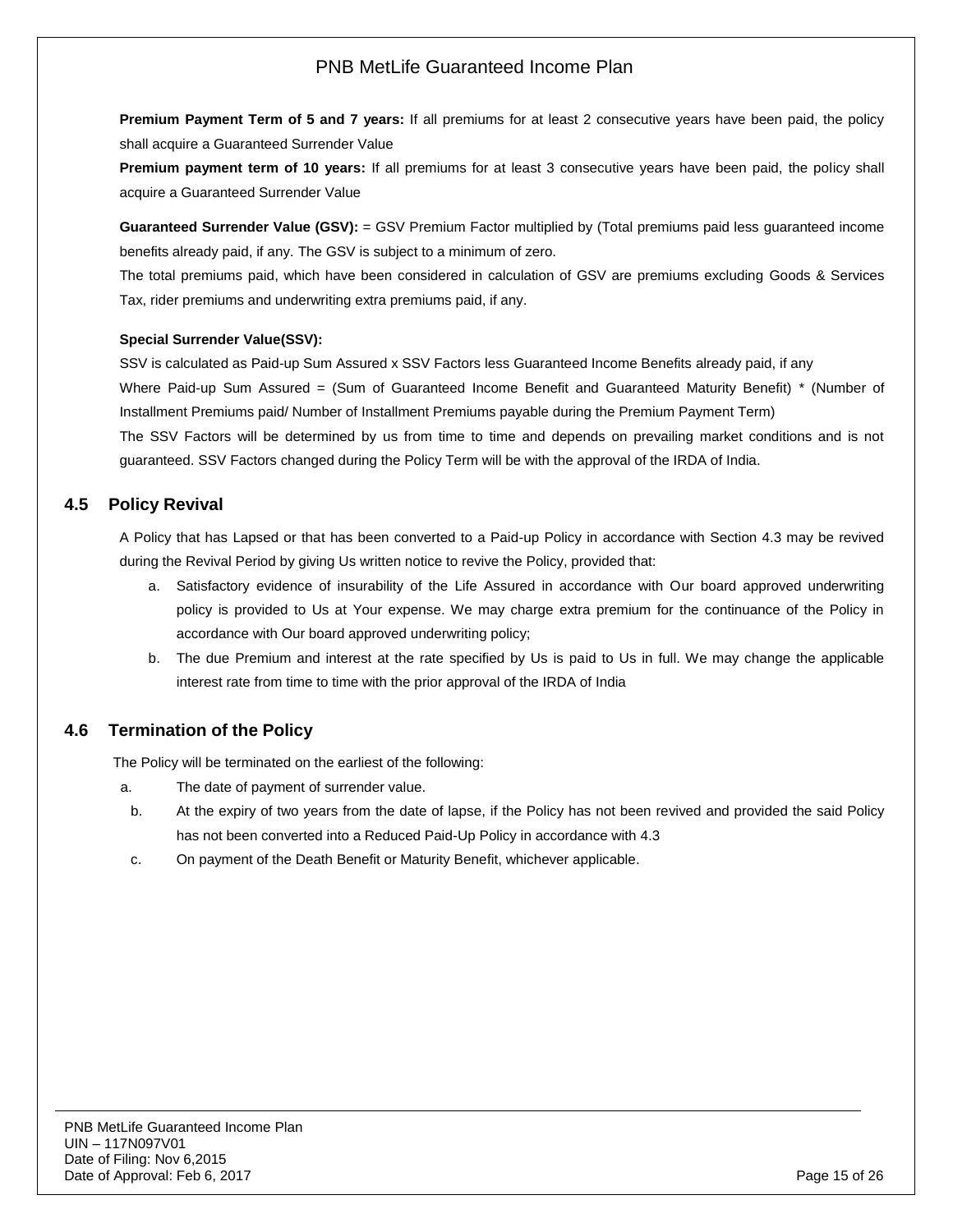# <span id="page-15-0"></span>**5. Part E**

**Not applicable**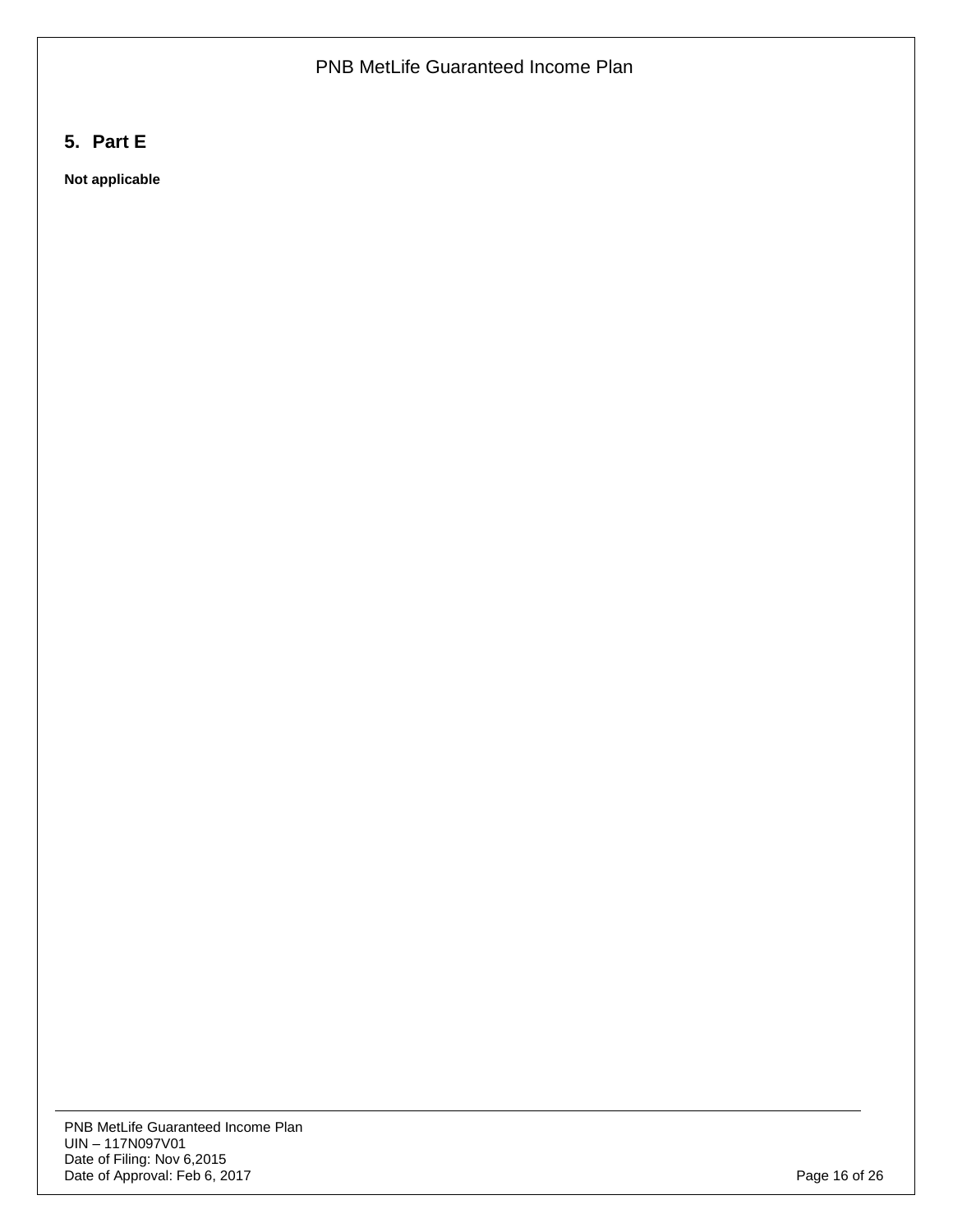# <span id="page-16-0"></span>**6. Part F**

### **General Terms & Conditions**

#### **The following general terms and conditions are applicable to your Policy.**

If you wish to change the nomination or assign the Policy or update your/Nominee's address or other contact details in our records, you should do so only through the forms prescribed by us for these purposes. These forms are available at our offices or may be obtained from your financial advisor or can be downloaded from our website [www.pnbmetlife.com](http://www.pnbmetlife.com/)

### <span id="page-16-1"></span>**6.1 Nomination**

Nomination should be in accordance with provisions of Section 39 of the Insurance Act 1938 as amended from time to time. A Leaflet containing the simplified version of the provisions of Section 39 is enclosed as Annexure A to this Policy for your reference. Nomination of this Policy is not applicable if the Policy has been executed under Section 6 of the Married Women's Property Act 1874

### <span id="page-16-2"></span>**6.2 Assignment**

Assignment should be in accordance with provisions of Section 38 of the Insurance Act 1938 as amended from time to time. A Leaflet containing the simplified version of the provisions of Section 38 is enclosed as Annexure A to this Policy for your reference. Assignment of this Policy is not applicable if the Policy has been executed under Section 6 of the Married Women's Property Act 1874.

### <span id="page-16-3"></span>**6.3 Claims Procedure**

We will not be obliged to make any payment of the Death Benefit unless and until we have received all of the information and documentation we request, including but not limited to:

- a. The original Policy document;
- b. The claim form prescribed by us, duly completed;
- c. The official death certificate issued by a competent governmental authority
- d. First Information Report, police inquest report and a post-mortem report where the Life Assured's death is due to an unnatural cause;
- e. Proof of title to the Policy where applicable;
- f. Nominee/Appointee/legal heir identification and address proof as per regulatory requirements.
- g. The discharge voucher prescribed by Us, duly completed

## <span id="page-16-4"></span>**6.4 Maturity Benefit Payout Procedure**

We will not be obliged to make any payment of the Maturity Benefit unless and until we have received all of the information and documentation we request, including but not limited to:

- a. The original Policy document;
- b. The duly completed claim form prescribed by us.
- c. The duly completed discharge voucher prescribed by us.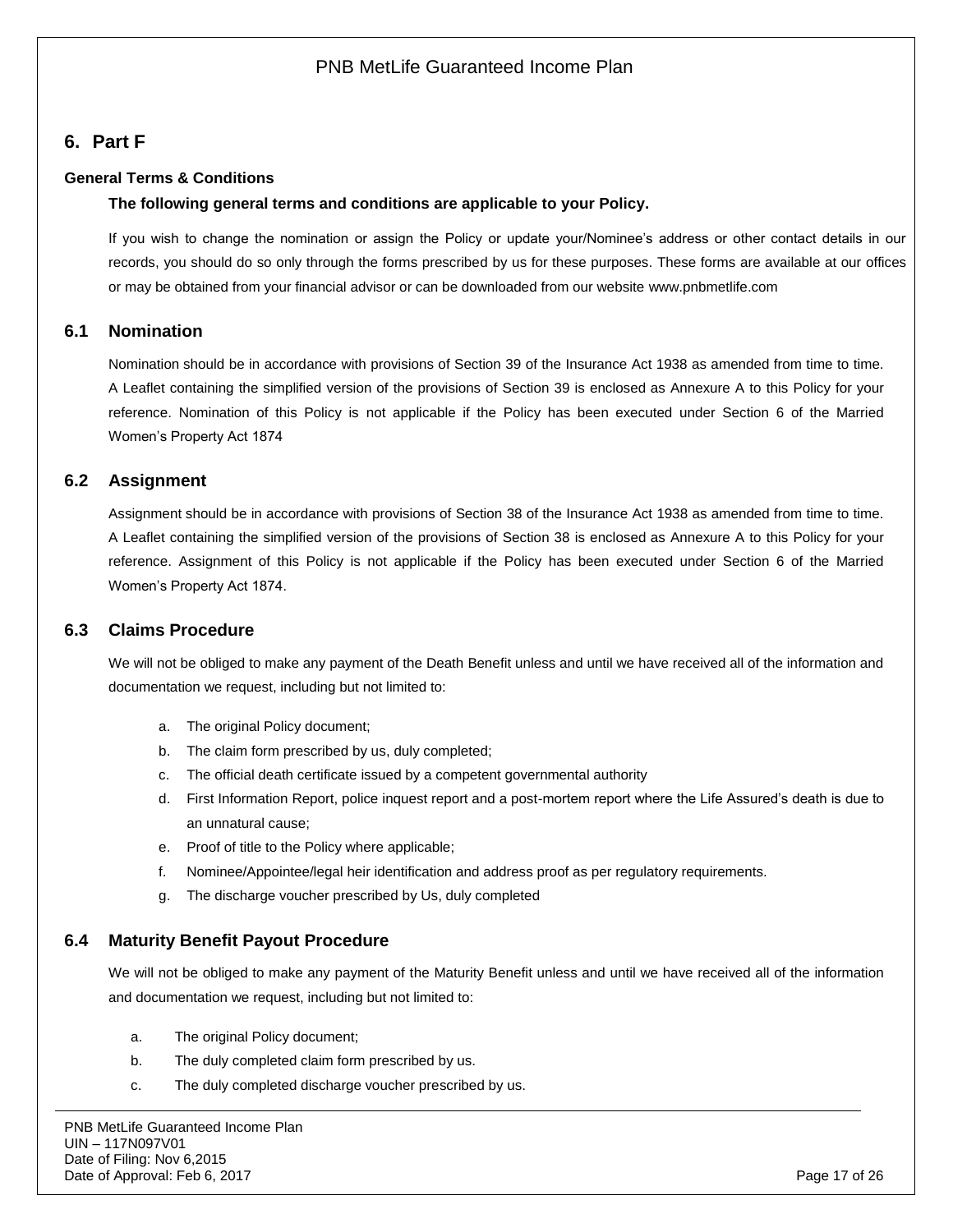### <span id="page-17-0"></span>**6.5 Taxation**

The tax benefits on the Policy shall be as per the prevailing tax laws in India and amendments thereto from time to time. In respect of any payment made or to be made under or in relation to this Policy, we will deduct or charge or recover taxes including Goods & Services Tax and other levies as applicable at such rates as notified by the government or such other body authorized by the government from time to time. Tax laws are subject to change.

## <span id="page-17-1"></span>**6.6 Currency & Place of Payment**

All amounts payable either to or by us will be paid in the currency shown in the Schedule.

#### <span id="page-17-2"></span>**6.7 Fraud, Misrepresentation and Forfeiture**

Fraud, Misrepresentation and Forfeiture would be dealt with in accordance with provisions of Section 45 of the Insurance Act 1938 as amended from time to time. A Leaflet containing the simplified version of the provisions of Section 45 is enclosed in Annexure A for your reference.

### <span id="page-17-3"></span>**6.8 Suicide Exclusion**

If the Life Assured's death is due to suicide (whether sane or insane at the time of suicide) within one year from the Date of Inception of the Policy, Our liability to make payment under the Policy will be limited only to refunding 80% of the total Premium received under the Policy provided the Policy is in Inforce status. We shall not be liable to pay any interest on this amount.

If the Life Assured's death is due to suicide (whether sane or insane at the time of suicide) within one year from the date of the last revival of the Policy, Our liability to make payment under the Policy will be only limited to the higher of the Surrender Value or 80% of the total Premium received under the Policy till the date of death provided the Policy is in Inforce status, We shall not be liable to pay any interest on this amount.

## <span id="page-17-4"></span>**6.9 Proof of Age**

Subject to Section 45 of the Insurance Act 1938, as amended from time to time if the actual age of the Life Assured differs from the Age stated in the Application then:

- a. If the actual age of Life Assured proves to be higher than what is stated in the Application, the Basic Sum Assured will be adjusted to that which would have been purchased by the amount of premium paid, had the age been correctly stated. The Policy will continue to be in force;
- b. If the actual age proves to be lower than what is stated in the Application, the premium paid in excess will be refunded to you without interest or may be adjusted towards future premium at our sole discretion. The Policy will continue to be in force.
- c. If the Life Assured's actual age is such that it would have made him/her ineligible for the insurance cover stated in the Policy, we reserve the right at our sole discretion to take such action as may be deemed appropriate including cancellation of the Policy upon payment of the Surrender Value.

## <span id="page-17-5"></span>**6.10 Vesting on attaining age of majority**

If the Policy has been issued on the life of a minor, the Policy will automatically vest in him/her on his/her attaining majority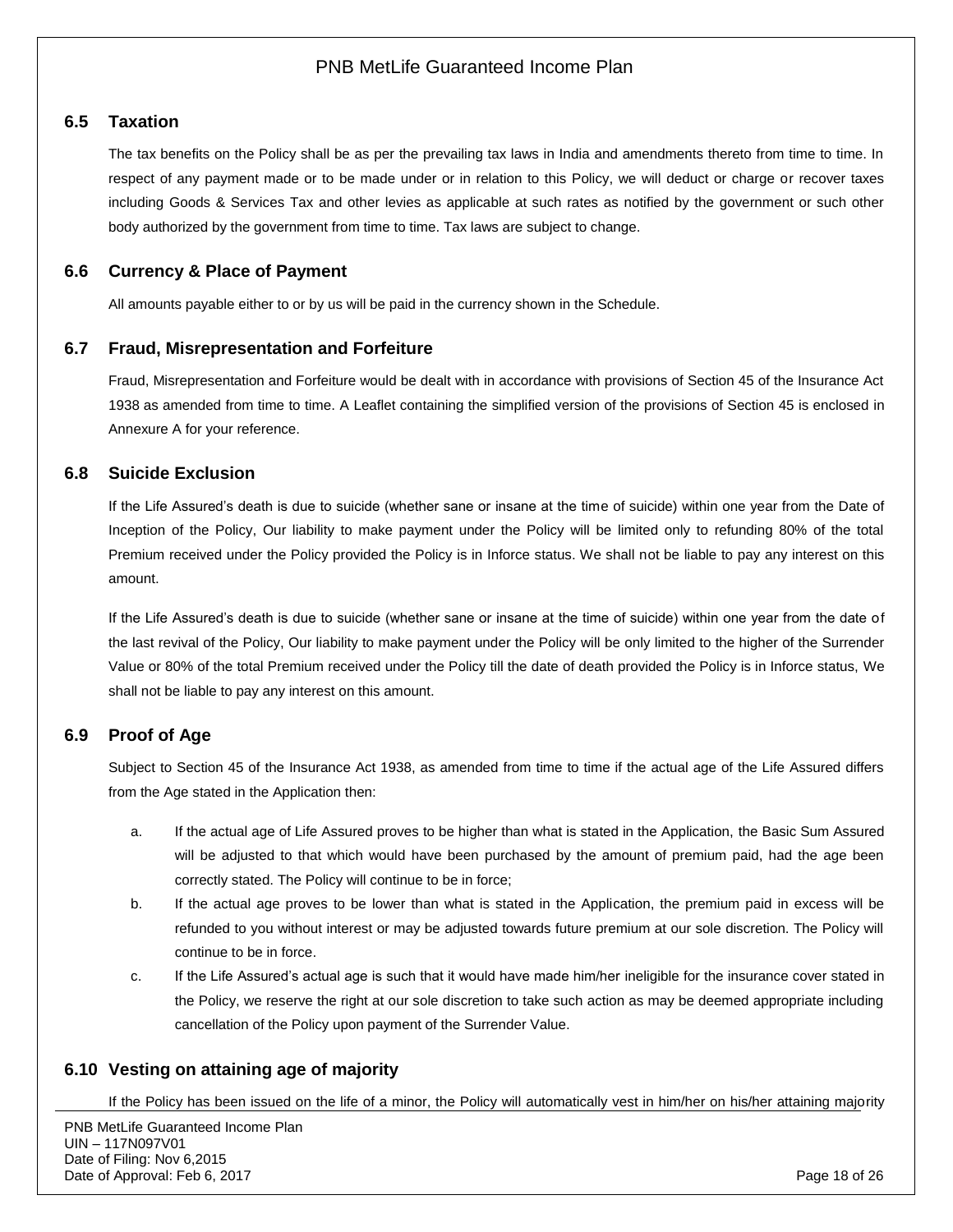(eighteen years) and thereafter the Life Assured would be the Policyholder and the Company shall enter into all correspondence directly with him. Any assignment or nomination of the Policy contrary to this provision would be null and void against the Us.

### <span id="page-18-0"></span>**6.11 Loss of the Policy Document**

If the Policy is lost or destroyed, you may make a written request for a duplicate Policy which we will issue duly endorsed to show that it is in place of the original document. Upon the issue of a duplicate Policy, the original will cease to have any legal force or effect.

## <span id="page-18-1"></span>**6.12 Policyholder's Rights**

To exercise Your rights or options, under this Policy, You should follow the procedures stated in this Policy. If You want to change Your Nominee, change an address or exercise any other options under the Policy, you shall do so only using the forms prescribed for each purpose which are available with Your financial advisor, from Our local office or can be downloaded from our website [www.pnbmetlife.com.](http://www.pnbmetlife.com/)

## <span id="page-18-2"></span>**6.13 Travel, Residence & Occupation**

This Policy does not impose any restrictions as to travel and residence. This Policy does not impose any restrictions as to occupation.

### <span id="page-18-3"></span>**6.14 Governing Law & Jurisdiction**

The terms and conditions of the Policy shall be governed by and be interpreted in accordance with Indian law and all disputes and differences arising under or in relation to the Policy shall be subject to the sole and exclusive jurisdiction of the jurisdictional courts in India.

### <span id="page-18-4"></span>**6.15 Our Address for Communications**

All notices and communications in respect of this Policy shall be addressed to us at the following address:

#### **PNB MetLife India Insurance Company Limited,**

**Registered office:** Unit No. 701, 702 & 703, 7th Floor, West Wing, Raheja Towers, 26/27 M G Road, Bangalore -560001, Karnataka.

**Call us** Toll-free at 1-800-425-6969,

**Website:** [www.pnbmetlife.com,](http://www.pnbmetlife.com/)

**Email**: indiaservice@pnbmetlife.co.in or

**Write to us:**1st Floor, Techniplex -1, Techniplex Complex, Off Veer Savarkar Flyover, Goregaon (West), Mumbai – 400062. Phone: +91-22-41790000, Fax: +91-22-41790203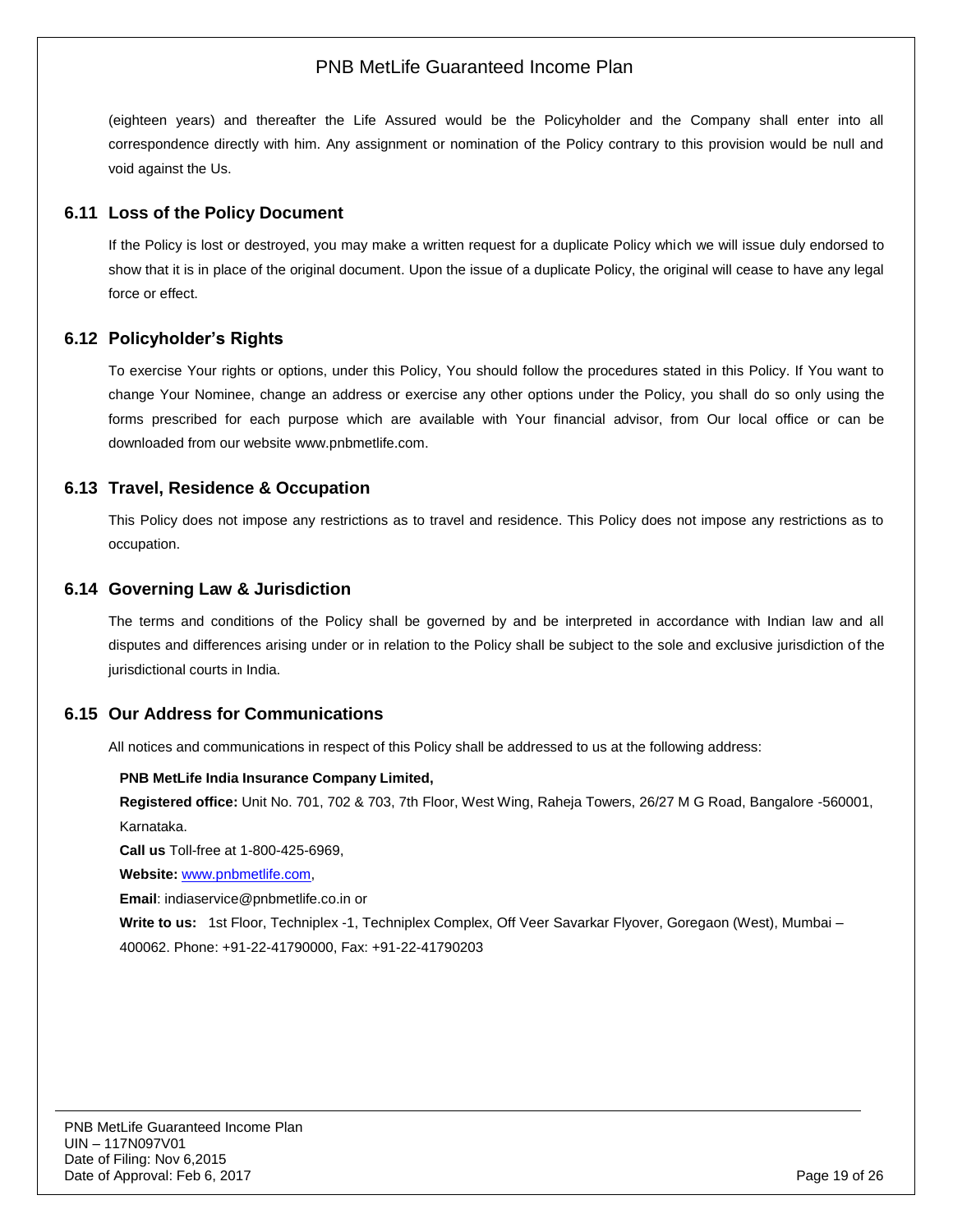# <span id="page-19-0"></span>**7. Part G**

#### **GRIEVANCE REDRESSAL MECHANISM & OMBUDSMAN DETAILS**

#### <span id="page-19-1"></span>**7.1 Grievance Redressal Mechanism**

In case you have any query or complaint or grievance, you may approach our office at the following address:

#### **PNB MetLife India Insurance Company Limited,**

**Registered office:** Unit No. 701, 702 & 703, 7th Floor, West Wing, Raheja Towers, 26/27 M G Road, Bangalore -560001, Karnataka.

**Call us** Toll-free at 1-800-425-6969,

**Website:** [www.pnbmetlife.com,](http://www.pnbmetlife.com/)

**Email**: indiaservice@pnbmetlife.co.in or

**Write to us:**1st Floor, Techniplex -1, Techniplex Complex, Off Veer Savarkar Flyover, Goregaon (West), Mumbai –

400062. Phone: +91-22-41790000, Fax: +91-22-41790203

Please address your queries or complaints to our customer services department, and your grievances to our grievance redressal officer, who are authorized to review your queries or complaints or grievances and address the same. Please note that only an officer duly authorized by us has the authority to resolve your queries or complaints or grievances. We shall in no way be responsible, or liable, or bound by, any replies or communications or undertakings, given by or received from, any financial advisor or any employee who was involved in selling you this Policy.

In case you are not satisfied with our decision, or have not received any response within 10 days, you may contact the IRDAI by any of the following means for resolution:

#### **IRDA of India Grievance Call Centre (IGCC) Toll Free No.: 155255**

You can register your complaint online at [http://www.igms.irda.gov.in](http://www.igms.irda.gov.in/)

You can write or fax your complaints to:

#### **Consumer Affairs Department**

**Insurance Regulatory and Development Authority of India**

#### **9 th Floor, United India Towers, Basheerbagh, Hyderabad – 500 029, Andhra Pradesh**

#### **Fax No.: +91-40- 6678 9768**

#### **E-mail ID: [complaints@irda.gov.in](mailto:complaints@irda.gov.in)**

In case you are not satisfied with the decision/resolution, you may approach the insurance ombudsman at the address in the list of ombudsman below, if your grievance pertains to:

- Insurance claim that has been rejected or dispute of a claim on legal construction of the Policy;
- Delay in settlement of claim;
- Dispute with regard to premium; or
- Non-receipt of your Policy document.

The complaint should be made in writing duly signed by you, Nominee or by your legal heirs with full details of the complaint and the contact information of complainant. As per Rule 13(3) of the Redress of Public Grievances Rules 1998, the complaint to the insurance ombudsman can be made:

- Only if the grievance has been rejected by the grievance redress machinery of the Insurer;
- Within a period of one year from the date of rejection by the insurer; and
- If it is not simultaneously under any litigation.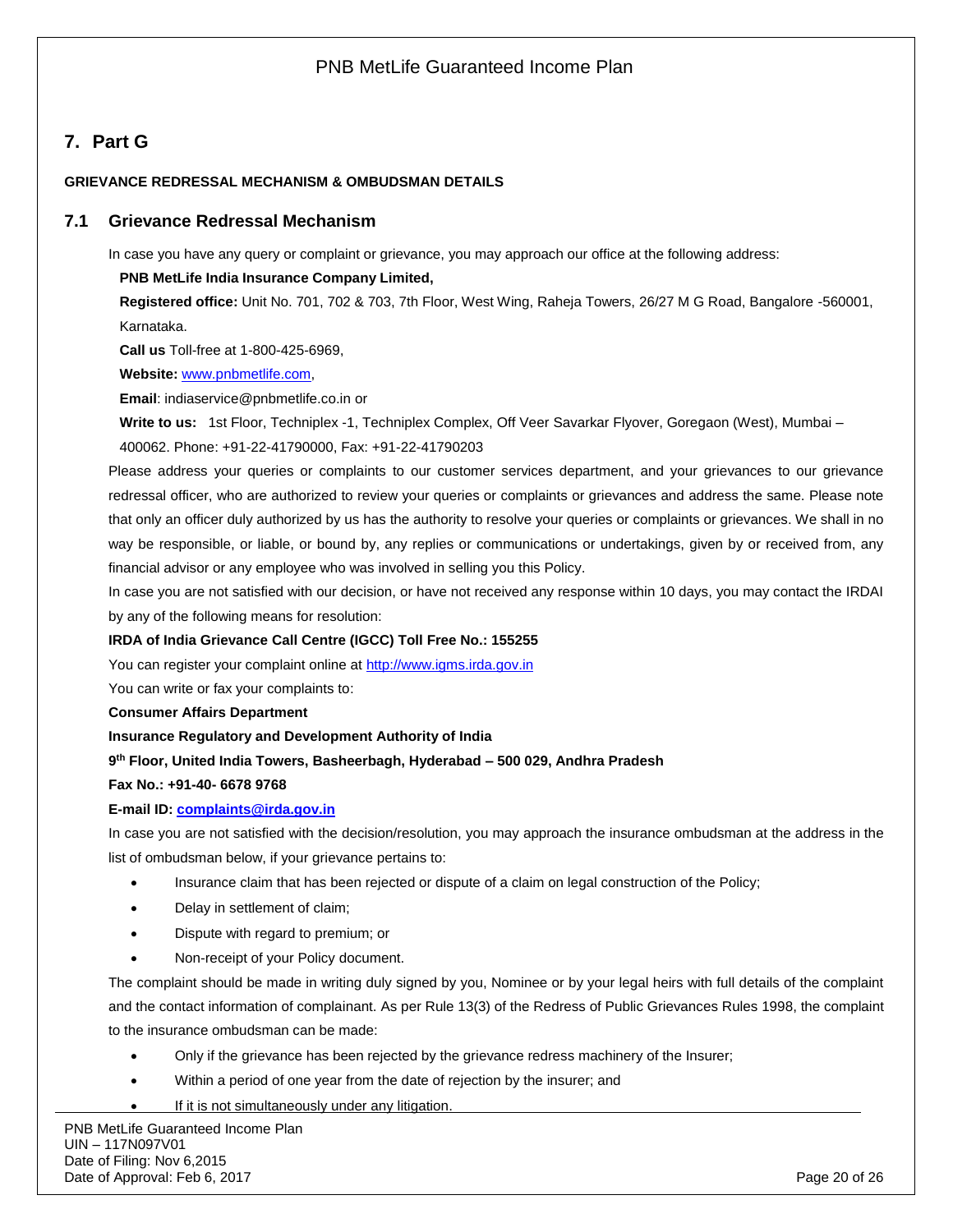## <span id="page-20-0"></span>**7.2 List of Insurance Ombudsman**

| <b>CONTACT</b><br><b>LOCATION</b> | <b>CONTACT DETAILS</b>                                                                                                                                                                                                    | <b>JURISDICTION</b>                                                                                                                               |
|-----------------------------------|---------------------------------------------------------------------------------------------------------------------------------------------------------------------------------------------------------------------------|---------------------------------------------------------------------------------------------------------------------------------------------------|
| <b>AHMEDABAD</b>                  | 2nd floor, Ambica House, Near C.U. Shah College,<br>Ashram Road,<br>Ahmedabad - 380 014<br>Tel.:- 079-27546840, 27545441. Fax:- 079-27546142<br>Email:- bimalokpal.ahmedabad@gbic.co.in                                   | State of Gujarat, Union Territories of Dadra &<br>Nagar Haveli and Daman and Diu.                                                                 |
| <b>BENGALURU</b>                  | 19/19, Jeevan Soudha Building, Ground Floor<br>24th Main, J.P. Nagar First Phase,<br>Bengaluru- 560 025<br>Tel.: 080 - 26652049/26652048<br>Email: bimalokpal.bengaluru@gbic.co.in                                        | State of Karnataka.                                                                                                                               |
| <b>BHOPAL</b>                     | Janak Vihar Complex, 2nd Floor, 6, Malviya Nagar, Opp.<br>Airtel, Near New Market, Bhopal - 462 003.<br>Tel.:- 0755-2769201/202. Fax:- 0755-2769203<br>Email:- bimalokpal.bhopal@gbic.co.in                               | States of Madhya Pradesh and Chhattisgarh.                                                                                                        |
| <b>BHUBANESHWAR</b>               | 62, Forest park, Bhubneshwar - 751 009.<br>Tel.:- 0674-2596003/2596455. Fax:- 0674-2596429<br>Email:- bimalokpal.bhubaneswar@gbic.co.in                                                                                   | State of Orissa.                                                                                                                                  |
| <b>CHANDIGARH</b>                 | S.C.O. No. 101-103, 2nd Floor,<br>Batra Building, Sector 17 - D, Chandigarh - 160 017.<br>Tel.:- 0172-2706468, 2773101. Fax:- 0172-2708274<br>Email:-bimalokpal.chandigarh@gbic.co.in                                     | States of Punjab, Haryana, Himachal<br>Pradesh, Jammu & Kashmir and Union<br>Territory of Chandigarh.                                             |
| <b>CHENNAI</b>                    | Fatima Akhtar Court, 4th Floor, 453 (old 312), Anna Salai,<br>Teynampet, Chennai - 600 018.<br>Tel.:- 044-24333668/24335284. Fax:- 044-24333664<br>Email: bimalokpal.chennai@gbic.co.in                                   | State of Tamil Nadu and Union Territory<br>Pondicherry Town and Karaikal (which are<br>part of Union Territory of Pondicherry).                   |
| <b>DELHI</b>                      | 2/2 A, Universal Insurance Building,<br>Asaf Ali Road, New Delhi - 110 002.<br>Tel.:- 011-23234057/23232037. Fax:- 011-23230858<br>Email: bimalokpal.delhi@gbic.co.in                                                     | State of Delhi.                                                                                                                                   |
| <b>KOCHI</b>                      | 2 <sup>nd</sup> Floor, CC-27/2603, Pulinat Building, M.G. Road,<br>Ernakulam, Kochi-682 015.<br>Tel.:-0484-2358759, 2359338. Fax:- 0484-2359336<br>Email:- bimalokpal.ernakulam@gbic.co.in                                | State of Kerala and Union Territory of<br>(a) Lakshadweep<br>(b) Mahe - a part of Union Territory of<br>Pondicherry                               |
| <b>GUWAHATI</b>                   | Jeevan Nivesh' Bldg., 5th Floor,<br>Near. Pan bazar over bridge, S.S. Road, Guwahati -<br>781001.<br>Tel.:- 0361-2132204/2132205. Fax:- 0361-2732937<br>Email:- bimalokpal.guwahati@gbic.co.in                            | States of Assam, Meghalaya, Manipur,<br>Mizoram, Arunachal Pradesh, Nagaland and<br>Tripura.                                                      |
| <b>HYDERABAD</b>                  | 6-2-46, 1st floor, "Moin Court", Lane Opp. Saleem<br>Function Palace,<br>A. C. Guards, Lakdi-Ka-Pool, Hyderabad - 500 004.<br>Tel.:- 040-65504123/23312122. Fax:- 040-23376599<br>Email:- bimalokpal.hyderabad@gbic.co.in | State of Andhra Pradesh, Telangana,<br>Union Territory of Yanam which is a part of<br>Territory of Pondicherry.                                   |
| <b>JAIPUR</b>                     | Jeevan Nidhi - Il Bldg., Gr. Floor,<br>Bhawani Singh Road, Jaipur - 302 005.<br>Tel.: 0141 -2740363<br>Email - bimalokpal.jaipur@gbic.co.in                                                                               | State of Rajasthan.                                                                                                                               |
| <b>KOLKATA</b>                    | Hindustan Bldg. Annexe, 4, C.R. Avenue, 4th Floor,<br>KOLKATA - 700 072.<br>TEL: 033-22124339/22124346. Fax: 033-22124341<br>Email:- bimalokpal.kolkata@gbic.co.in                                                        | States of West Bengal, Sikkim and Union<br>Territories of Andaman and Nicobar Islands.                                                            |
| <b>LUCKNOW</b>                    | 6th Floor, Jeevan Bhawan,<br>Phase-II, Nawal Kishore Road, Hazratganj, Lucknow-226<br>001.<br>Tel.:- 0522-2231330/1                                                                                                       | Districts of Uttar Pradesh: Laitpur, Jhansi,<br>Mahoba, Hamirpur, Banda,<br>Chitrakoot, Allahabad, Mirzapur,<br>Sonbhabdra, Fatehpur, Pratapgarh, |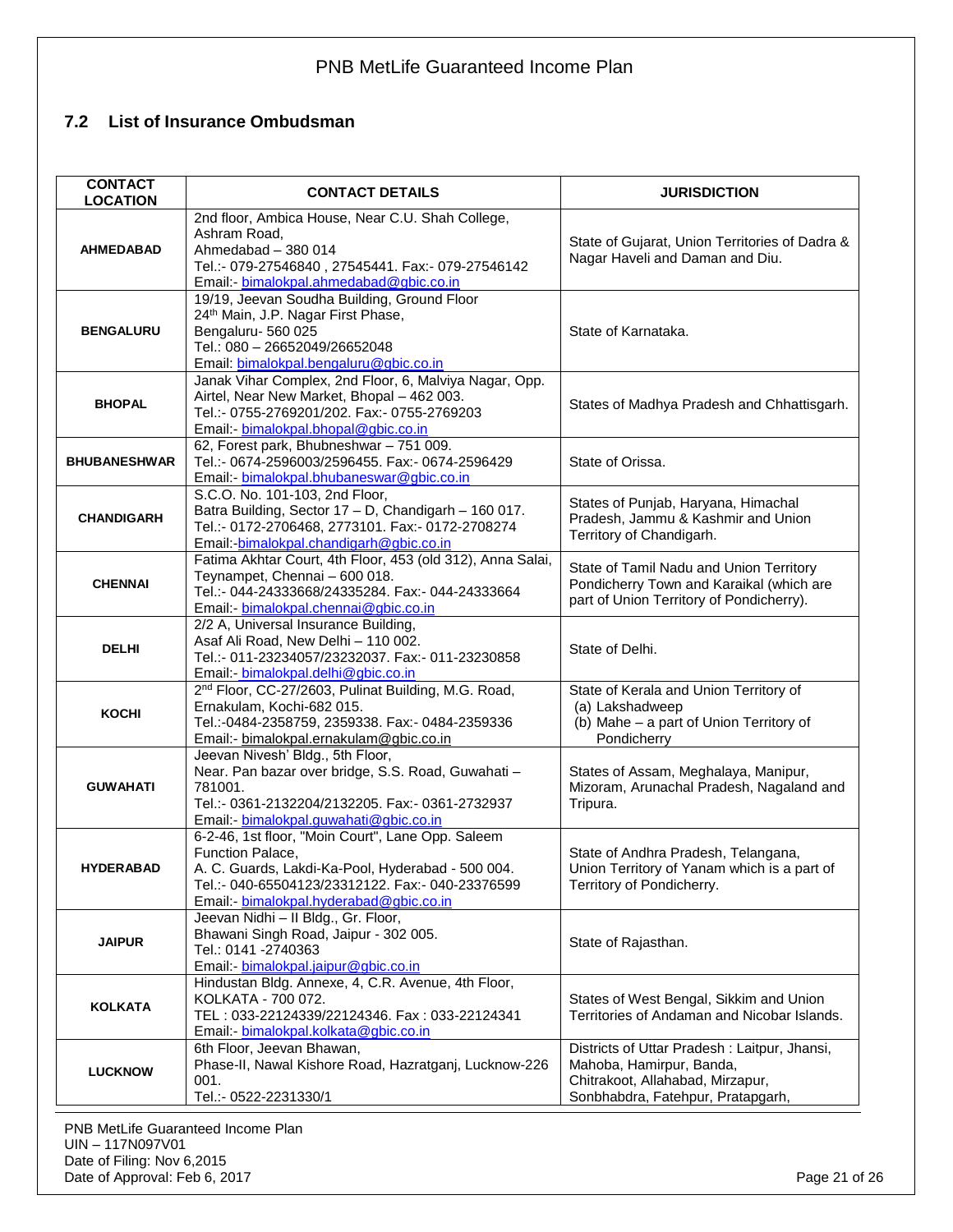|               | <b>PNB MetLife Guaranteed Income Plan</b>                                                                                                                                       |                                                                                                                                                                                                                                                                                                                                                                                                                                |  |
|---------------|---------------------------------------------------------------------------------------------------------------------------------------------------------------------------------|--------------------------------------------------------------------------------------------------------------------------------------------------------------------------------------------------------------------------------------------------------------------------------------------------------------------------------------------------------------------------------------------------------------------------------|--|
|               | Fax:- 0522-2231310<br>Email: bimalokpal.lucknow@gbic.co.in                                                                                                                      | Jaunpur, Varanasi, Gazipur, Jalaun, Kanpur,<br>Lucknow, Unnao, Sitapur, Lakhimpur,<br>Bahraich, Barabanki,<br>Raebareli, Sravasti, Gonda, Faizabad,<br>Amethi, Kaushambi, Balrampur, Basti,<br>Ambedkarnagar, Sultanpur, Maharajgang,<br>Santkabirnagar, Azamgarh, Kushinagar,<br>Gorkhpur, Deoria, Mau, Ghazipur,<br>Chandauli, Ballia, Sidharathnagar.                                                                       |  |
| <b>MUMBAI</b> | 3rd Floor, Jeevan Seva Annexe,<br>S. V. Road, Santacruz (W), Mumbai - 400 054.<br>Tel.:- 022-26106552/6960. Fax:- 022-26106052<br>Email:- bimalokpal.mumbai@gbic.co.in          | States of Goa.<br>Mumbai Metropolitan Region<br>excluding Navi Mumbai & Thane                                                                                                                                                                                                                                                                                                                                                  |  |
| <b>NOIDA</b>  | Bhagwan Sahai Palace, 4 <sup>th</sup> Floor, Main Road, Naya<br>Bans.<br>Sector-15, G.B. Nagar, NOIDA-201301<br>Tel.:- 0120-2514250/51/53<br>Email: bimalokpal.noida@gbic.co.in | State of Uttaranchal and the following<br>Districts of Uttar Pradesh: Agra, Aligarh,<br>Bagpat, Bareilly, Bijnor, Budaun,<br>Bulandshehar, Etah, Kanooj, Mainpuri,<br>Mathura, Meerut, Moradabad,<br>Muzaffarnagar, Oraiyya, Pilibhit, Etawah,<br>Farrukhabad, Firozbad, Gautambodhanagar,<br>Ghaziabad, Hardoi, Shahjahanpur, Hapur,<br>Shamli, Rampur, Kashganj, Sambhal,<br>Amroha, Hathras, Kanshiramnagar,<br>Saharanpur. |  |
| <b>PATNA</b>  | Kalpana Arcade Building, 1 <sup>st</sup> Floor, Bazar Samiti Road,<br>Bahadurpur, Patna-800 006<br>Tel.: 0612-2680952<br>Email: bimalokpal.patna@gbic.co.in                     | States of Bihar and Jharkand                                                                                                                                                                                                                                                                                                                                                                                                   |  |
| <b>PUNE</b>   | 3rd Floor, Jeevan Darshan Bldg.,<br>N.C. Kelkar Road, Narayan Peth, Pune - 411 030.<br>Tel.: 020 -32341320<br>Email: bimalokpal.pune@gbic.co.in                                 | State of Maharashtra, Area of Navi Mumbai<br>and Thane excluding Mumbai Metropolitan<br>Region.                                                                                                                                                                                                                                                                                                                                |  |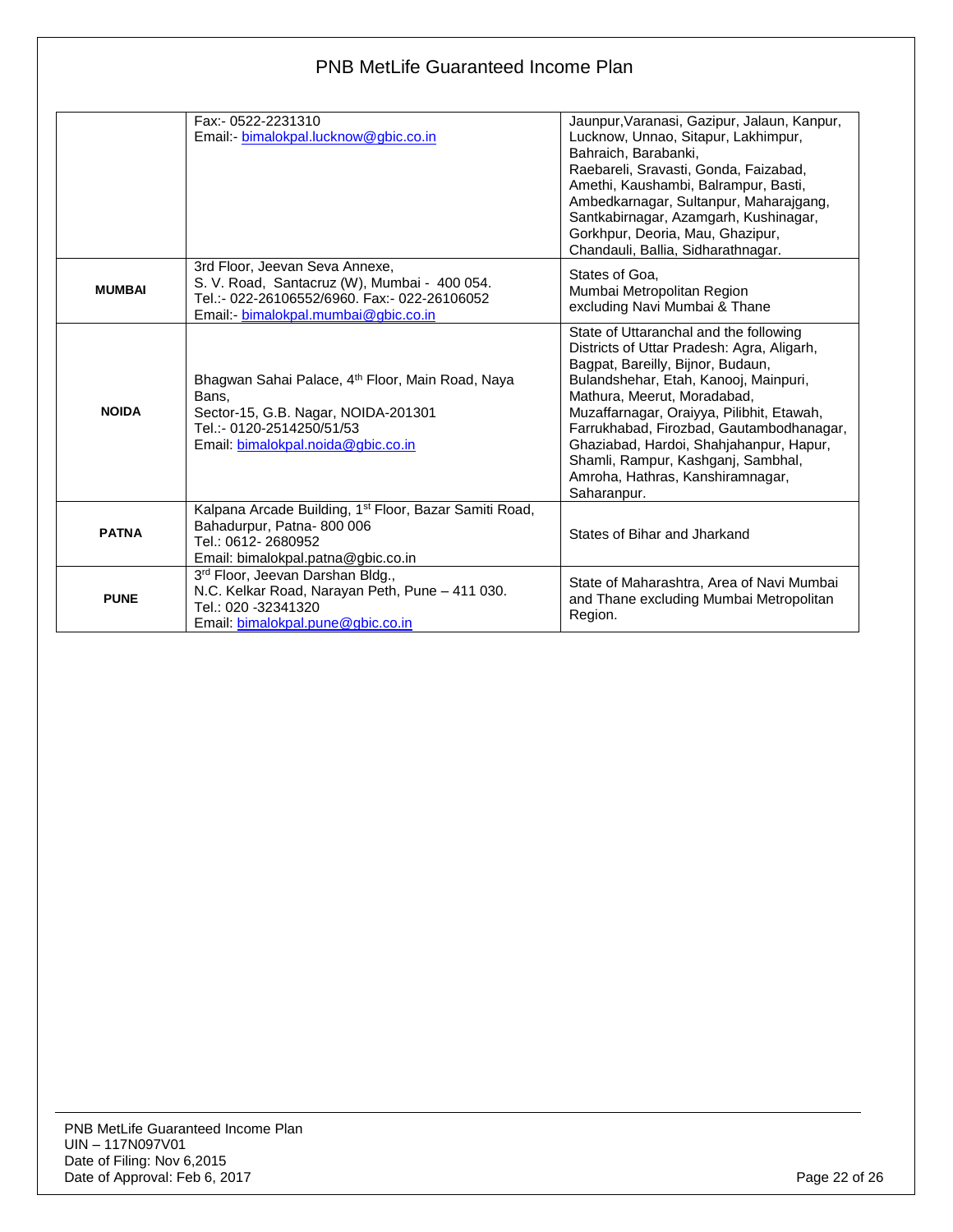# <span id="page-22-0"></span>**Annexure A**

### <span id="page-22-1"></span>**Section 39, Nomination by policyholder**

- 1. Nomination of a life insurance Policy is as below in accordance with Section 39 of the Insurance Act, 1938 as amended by Insurance Laws (Amendment) Ordinance dtd 26.12.2014. The extant provisions in this regard are as follows:
- 2. The policyholder of a life insurance on his own life may nominate a person or persons to whom money secured by the policy shall be paid in the event of his death.
- 3. Where the nominee is a minor, the policyholder may appoint any person to receive the money secured by the policy in the event of policyholder's death during the minority of the nominee. The manner of appointment is to be laid down by the company.
- 4. Nomination can be made at any time before the maturity of the policy.
- 5. Nomination may be incorporated in the text of the policy itself or may be endorsed on the policy communicated to the company and can be registered by the company in the records relating to the policy.
- 6. Nomination can be cancelled or changed at any time before policy matures, by an endorsement or a further endorsement or a will as the case may be.
- 7. A notice in writing of Change or Cancellation of nomination must be delivered to the company for the company to be liable to such nominee. Otherwise, company will not be liable if a bonafide payment is made to the person named in the text of the policy or in the registered records of the company.
- 8. Fee to be paid to the company for registering change or cancellation of a nomination can be specified by the Authority through Regulations.
- 9. On receipt of notice with fee, the company should grant a written acknowledgement to the policyholder of having registered a nomination or cancellation or change thereof.
- 10. A transfer or assignment made in accordance with Section 38 shall automatically cancel the nomination except in case of assignment to the company or other transferee or assignee for purpose of loan or against security or its reassignment after repayment. In such case, the nomination will not get cancelled to the extent of company's or transferee's or assignee's interest in the policy. The nomination will get revived on repayment of the loan.
- 11. The right of any creditor to be paid out of the proceeds of any policy of life insurance shall not be affected by the nomination.
- 12. In case of nomination by policyholder whose life is insured, if the nominees die before the policyholder, the proceeds are payable to policyholder or his heirs or legal representatives or holder of succession certificate.
- 13. In case nominee(s) survive the person whose life is insured, the amount secured by the policy shall be paid to such survivor(s).
- 14. Where the policyholder whose life is insured nominates his
	- parents or
	- spouse or
	- children or
	- spouse and children
	- or any of them

the nominees are beneficially entitled to the amount payable by the company to the policyholder unless it is proved that policyholder could not have conferred such beneficial title on the nominee having regard to the nature of his title.

If nominee(s) die after the policyholder but before his share of the amount secured under the policy is paid, the share of the expired nominee(s) shall be payable to the heirs or legal representative of the nominee or holder of succession certificate of such nominee(s).

- 15. The provisions of sub-section 7 and 8 (13 and 14 above) shall apply to all life insurance policies maturing for payment after the commencement of Insurance Laws (Amendment) Ordinance, 2014 (i.e 26.12.2014).
- 16. If policyholder dies after maturity but the proceeds and benefit of the policy has not been paid to him because of his death, his nominee(s) shall be entitled to the proceeds and benefit of the policy.
- 17. The provisions of Section 39 are not applicable to any life insurance policy to which Section 6 of Married Women's Property Act, 1874 applies or has at any time applied except where before or after Insurance Laws (Ordinance) 2014, a nomination is made in favour of spouse or children or spouse and children whether or not on the face of the policy it is mentioned that it is made under Section 39. Where nomination is intended to be made to spouse or children or spouse and children under Section 6 of MWP Act, it should be specifically mentioned on the policy. In such a case only, the provisions of Section 39 will not apply.

[Disclaimer: This is not a comprehensive list of amendments of Insurance Act, 1938, as amended from time to time and only a simplified version prepared for general information. Policy Holders are advised to refer the Insurance Laws (Amendment) Act 2015 notified in the Official Gazette on 23rd March 2015 for complete and accurate details.]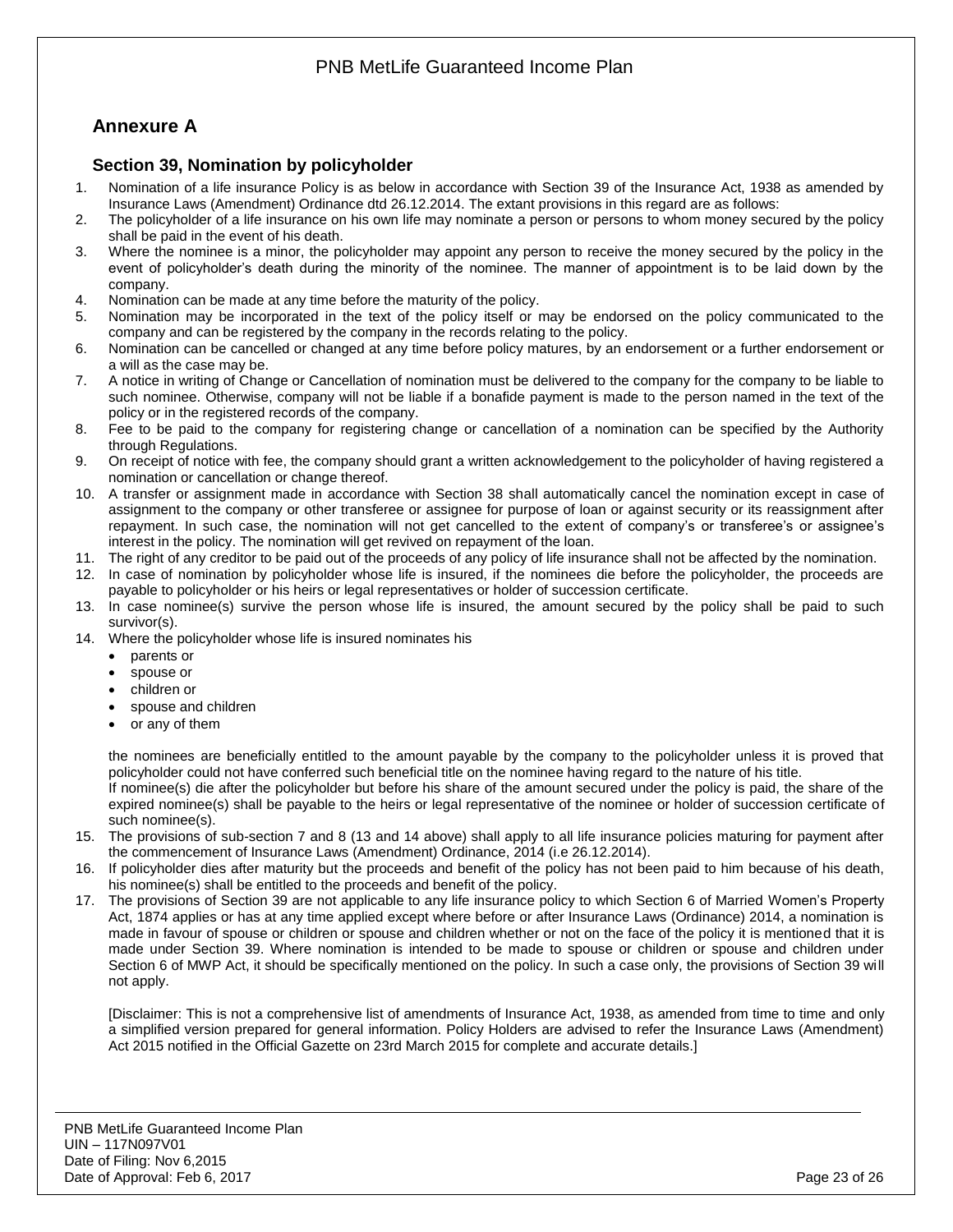

## <span id="page-23-0"></span>**Section 38, Assignment and Transfer of Insurance Policies**

- 1. Assignment or transfer of a policy should be in accordance with Section 38 of the Insurance Act, 1938 as amended by Insurance Laws (Amendment) Ordinance dated 26.12.2014. The extant provisions in this regard are as follows:
- 2. This policy may be transferred/assigned, wholly or in part, with or without consideration.
- 3. An Assignment may be effected in a policy by an endorsement upon the policy itself or by a separate instrument under notice to the Company.
- 4. The instrument of assignment should indicate the fact of transfer or assignment and the reasons for the assignment or transfer, antecedents of the assignee and terms on which assignment is made.
- 5. The assignment must be signed by the transferor or assignor or duly authorized agent and attested by at least one witness.
- 6. The transfer of assignment shall not be operative as against an company until a notice in writing of the transfer or assignment and either the said endorsement or instrument itself or copy there of certified to be correct by both transferor and transferee or their duly authorised agents have been delivered to the company.
- 7. Fee to be paid for assignment or transfer can be specified by the Authority through Regulations.
- 8. On receipt of notice with fee, the company should Grant a written acknowledgement of receipt of notice. Such notice shall be conclusive evidence against the company of duly receiving the notice.
- 9. If the company maintains one or more places of business, such notices shall be delivered only at the place where the policy is being serviced.
- 10. The company may accept or decline to act upon any transfer or assignment or endorsement, if it has sufficient reasons to believe that it is
	- not bonafide or
	- not in the interest of the policyholder or
	- not in public interest or
	- is for the purpose of trading of the insurance policy.
- 11. Before refusing to act upon endorsement, the Company should record the reasons in writing and communicate the same in writing to Policyholder within 30 days from the date of policyholder giving a notice of transfer or assignment
- 12. In case of refusal to act upon the endorsement by the Company, any person aggrieved by the refusal may prefer a claim to IRDAI within 30 days of receipt of the refusal letter from the Company.
- 13. The priority of claims of persons interested in an insurance policy would depend on the date on which the notices of assignment or transfer is delivered to the company; where there are more than one instruments of transfer or assignment, the priority will depend on dates of delivery of such notices. Any dispute in this regard as to priority should be referred to Authority.
- 14. Every assignment or transfer shall be deemed to be absolute assignment or transfer and the assignee or transferee shall be deemed to be absolute assignee or transferee, except
	- (a) where assignment or transfer is subject to terms and conditions of transfer or assignment OR
	- (b) where the transfer or assignment is made upon condition that
		- (i) the proceeds under the policy shall become payable to policyholder or nominee(s) in the event of assignee or transferee dying before the insured OR
		- (ii) the insured surviving the term of the policy

Such conditional assignee will not be entitled to obtain a loan on policy or surrender the policy. This provision will prevail notwithstanding any law or custom having force of law which is contrary to the above position.

- 15. In other cases, the company shall, subject to terms and conditions of assignment, recognize the transferee or assignee named in the notice as the absolute transferee or assignee and such person
	- shall be subject to all liabilities and equities to which the transferor or assignor was subject to at the date of transfer or assignment and
	- may institute any proceedings in relation to the policy
	- obtain loan under the policy or surrender the policy without obtaining the consent of the transferor or assignor or making him a party to the proceedings

Any rights and remedies of an assignee or transferee of a life insurance policy under an assignment or transfer effected before commencement of the Insurance Laws (Amendment) Ordinance, 2014 shall not be affected by this section.

[Disclaimer: This is not a comprehensive list of amendments of Insurance Act, 1938, as amended from time to time and only a simplified version prepared for general information. Policy Holders are advised to refer the Insurance Laws (Amendment) Act 2015 notified in the Official Gazette on 23rd March 2015 for complete and accurate details.]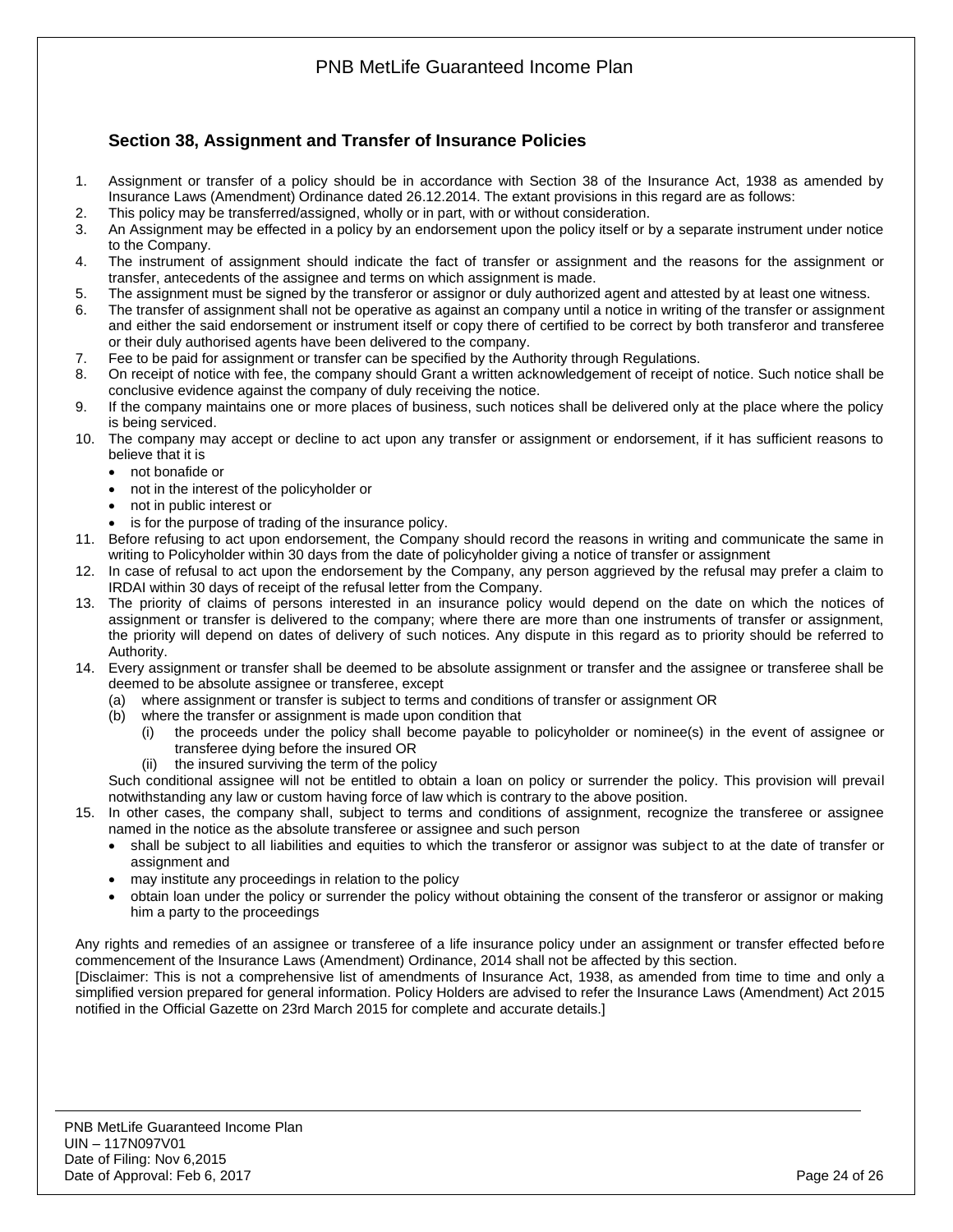<span id="page-24-0"></span>

9. The company can call for proof of age at any time if he is entitled to do so and no policy shall be deemed to be called in question merely because the terms of the policy are adjusted on subsequent proof of age of life insured. So, this Section will not be applicable for questioning age or adjustment based on proof of age submitted subsequently.

[Disclaimer: This is not a comprehensive list of amendments of Insurance Act, 1938, as amended from time to time and only a simplified version prepared for general information. Policy Holders are advised to refer the Insurance Laws (Amendment) Act 2015 notified in the Official Gazette on 23rd March 2015 for complete and accurate details.